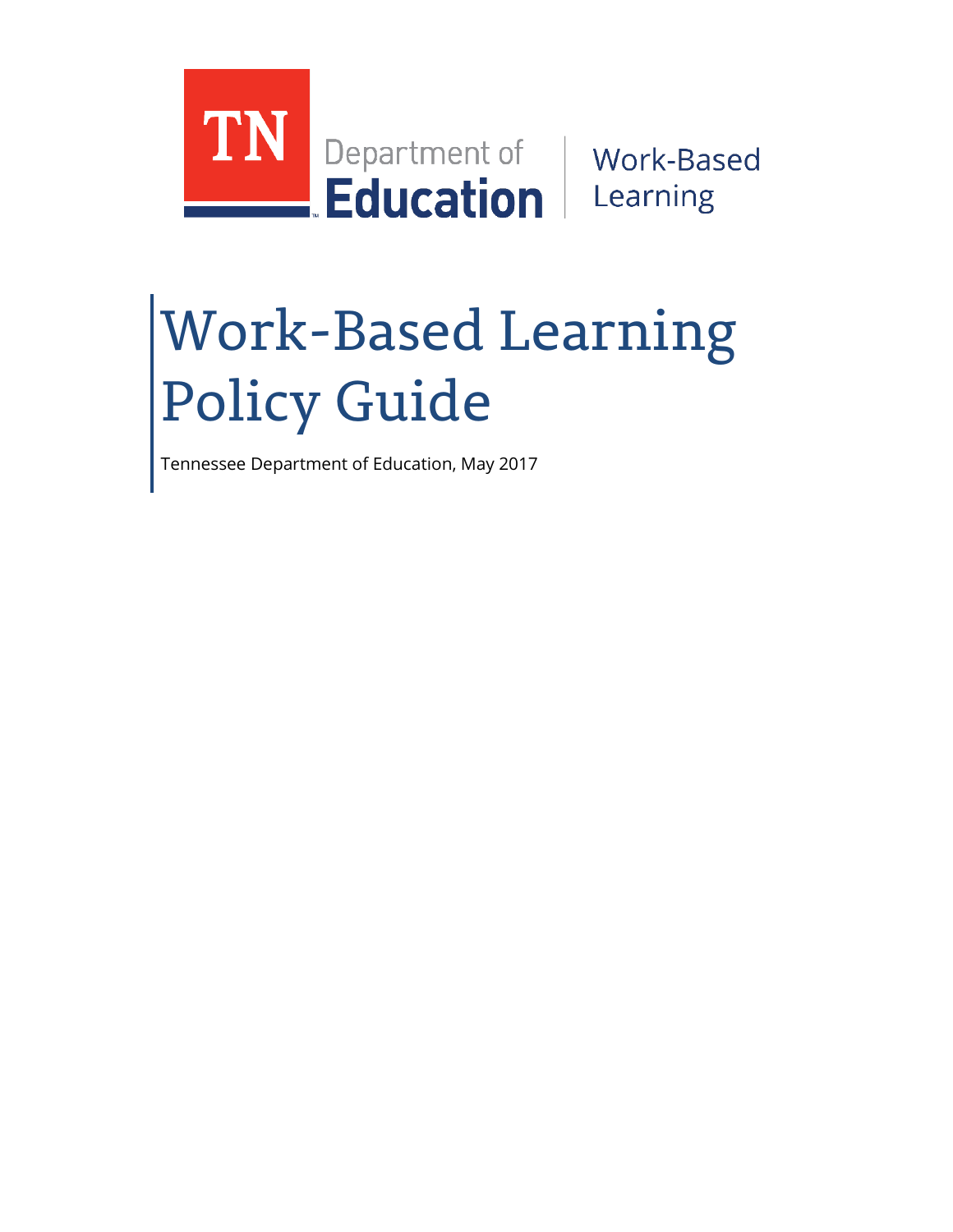# **TABLE OF CONTENTS**

| <b>INTRODUCTION</b>                                                                                                                                                                                                            |           |
|--------------------------------------------------------------------------------------------------------------------------------------------------------------------------------------------------------------------------------|-----------|
| <b>WORK-BASED LEARNING OVERVIEW</b>                                                                                                                                                                                            |           |
|                                                                                                                                                                                                                                |           |
| Benefits of Work-Based Learning for Students, Employers, Schools and Communities ___________ 4                                                                                                                                 |           |
| Involving Key Stakeholders in Implementing a Work-Based Learning Program [1984] [5] 5                                                                                                                                          |           |
|                                                                                                                                                                                                                                |           |
| BUILDING QUALITY WORK-BASED LEARNING PROGRAMS __________________________________7                                                                                                                                              |           |
|                                                                                                                                                                                                                                |           |
| Quality Work-Based Learning Experiences Manual Manual Manual Manual Manual Manual Manual Manual Manual Manual                                                                                                                  |           |
|                                                                                                                                                                                                                                |           |
|                                                                                                                                                                                                                                |           |
|                                                                                                                                                                                                                                |           |
|                                                                                                                                                                                                                                |           |
|                                                                                                                                                                                                                                |           |
|                                                                                                                                                                                                                                |           |
|                                                                                                                                                                                                                                |           |
|                                                                                                                                                                                                                                |           |
|                                                                                                                                                                                                                                |           |
| TENNESSEE DEPARTMENT OF EDUCATION GENERAL POLICIES _____________________________14                                                                                                                                             |           |
| <b>General Policies</b>                                                                                                                                                                                                        |           |
|                                                                                                                                                                                                                                |           |
| ROLES AND RESPONSIBILITIES FOR WBL PROGRAM MANAGEMENT 21                                                                                                                                                                       |           |
| <b>Work-Based Learning Coordinator</b><br>and the control of the control of the control of the control of the control of the control of the control of the                                                                     | 21        |
| Shared WBL Responsibilities                                                                                                                                                                                                    | $\sim$ 23 |
| Placement and Supervision with Specialized Requirements [1986] [1986] [1986] [1986] [1986] [1986] [1986] [1986] [1986] [1986] [1986] [1986] [1986] [1986] [1986] [1986] [1986] [1986] [1986] [1986] [1986] [1986] [1986] [1986 | 23        |
| Intermediary Engagement to Fulfill Key Responsibilities<br><u> 1989 - Johann Barbara, martxa alemaniar a</u>                                                                                                                   | 24        |
| LEA Responsibilities in Scheduling and Facilitating Implementation [1986] [1986] [1986] [1986] [1986] [1986] [                                                                                                                 | 24        |
| <b>Training and Certification for WBL Coordinators</b>                                                                                                                                                                         | 25        |
|                                                                                                                                                                                                                                | 25        |
|                                                                                                                                                                                                                                | 26        |

TN Department of Work-Based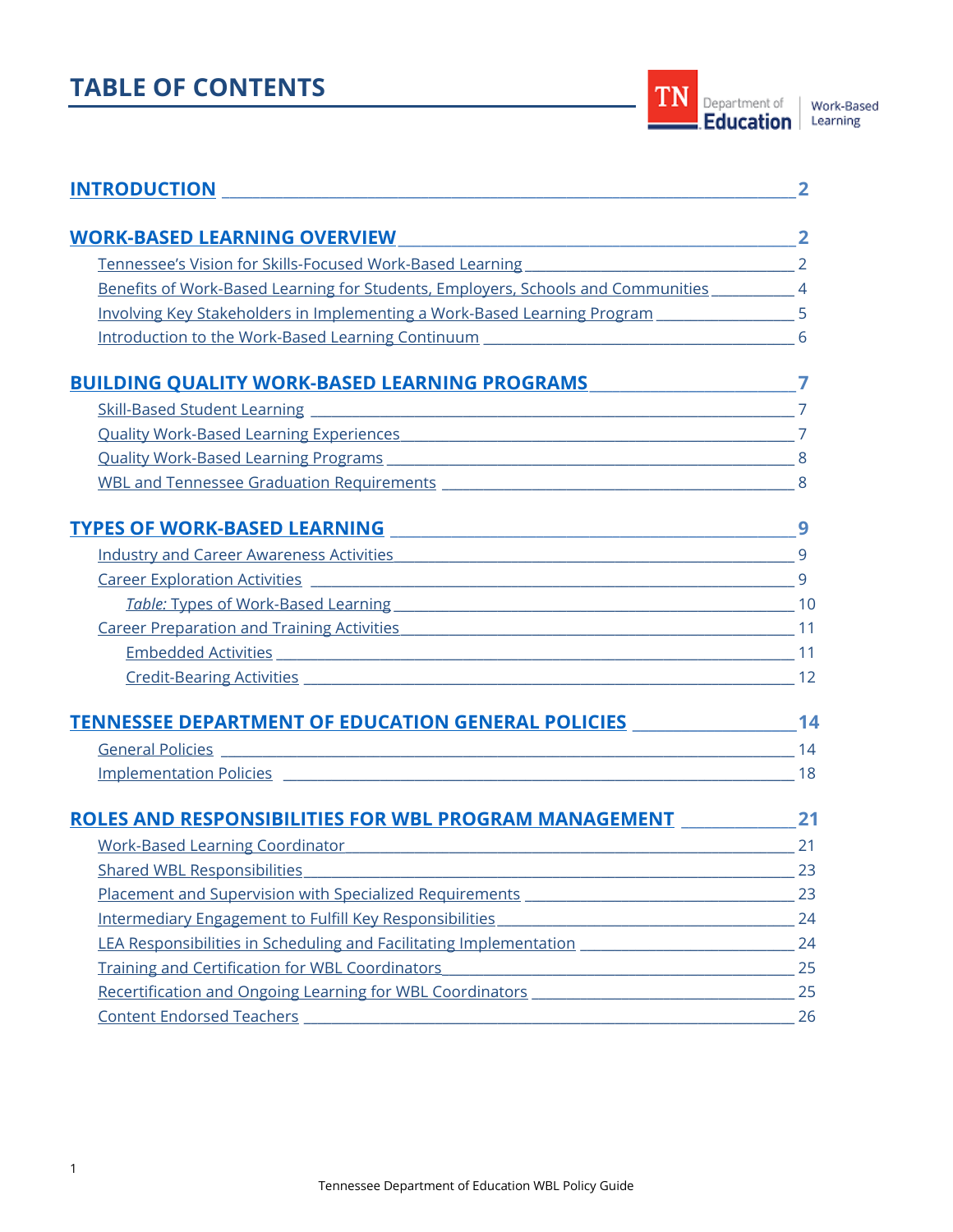# <span id="page-2-0"></span>**INTRODUCTION**

In an increasingly complex global economy, all students must be prepared with intellectual, technical, and social skills needed to compete and contribute meaningfully to their communities. For most, this means completing some postsecondary education or training; for all, it means learning about themselves and the world of work.

The policies and procedures outlined in this policy guide support outcomes-driven work-based learning (WBL) experiences and programs in Tennessee. They pertain to all WBL activities in Tennessee and establish the minimum requirements of the Tennessee Department of Education (TDOE). Local districts may choose to adopt additional guidelines above and beyond these policies based on the workforce development needs of regional employers, local postsecondary opportunities, and high-demand, high-skill careers.

The WBL Policy Guide is required by Tennessee State Board of Education Rule 0520-01-03-.06 and adheres to the WBL Framework established in High School Policy 2.103. A separate WBL Implementation Guide provides additional supporting documentation and resources for successful WBL strategies. WBL course documents provide additional information about specific credit-bearing WBL experiences.

# <span id="page-2-1"></span>**WORK-BASED LEARNING OVERVIEW**

# <span id="page-2-2"></span>**Tennessee's Vision for Skills-Focused Work-Based Learning**

Work-based learning (WBL) is a proactive approach to bridging the gap between high school and high-demand, high-skill careers, providing students with the needed skills that are difficult to learn solely through classroom-based instruction. WBL activities begin by helping students develop a broad understanding and awareness of industries and possible careers that are available to them. Over time, these experiences narrow in focus as students find careers of interest, learn what postsecondary education is necessary for success, and practice the technical, transferable 21<sup>st</sup> century skills, and social and personal skills to enter those careers later in life.

# *What is work-based learning?*

*Work-based learning (WBL) is a proactive approach to bridging the gap between high school and high-demand, high-skill careers in Tennessee. Students build on classroom-based instruction to develop employability skills that prepare them for success in postsecondary education and future careers.* 

*Work-based learning activities can begin as early as elementary school and continue through postsecondary. WBL experiences should align with student interest and provide exposure to professional work settings and expectations. Student work is judged by professional standards, and students are motivated by feedback from workplace supervisors, customers, and clients.*

*WBL experiences may culminate in capstone WBL experiences such as internships, apprenticeships, clinicals, and practicums for high school credit.*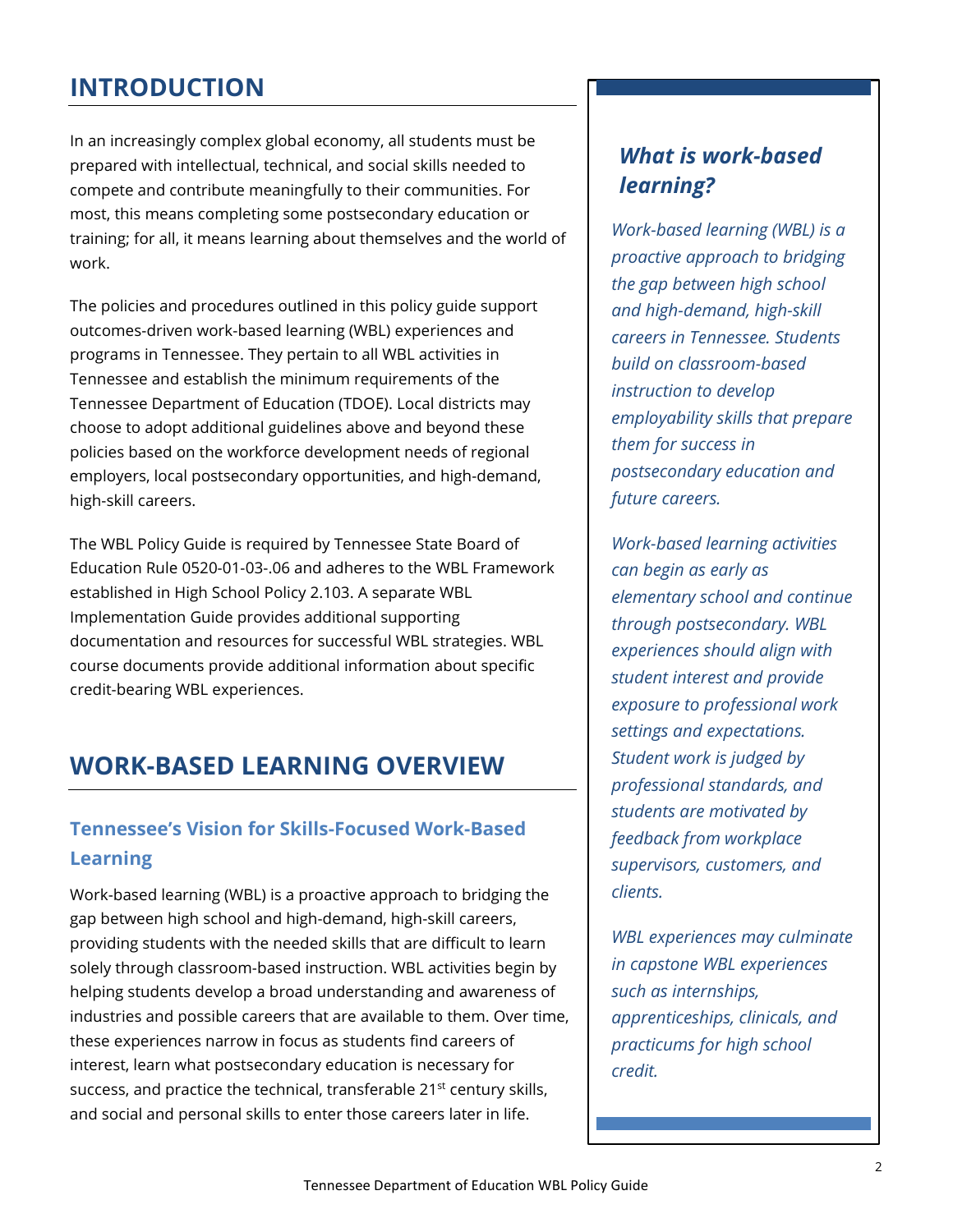# *Tennessee's Vision for Work-Based Learning:*

*Every student in Tennessee will prepare for further education and long-term careers in an increasingly complex global economy by exploring careers, understanding their own strengths and interests, and learning through hands-on application of valuable employability skills.*

*Work-based learning will help ensure a skilled workforce pipeline for Tennessee's growing industries. It benefits communities and families by promoting thriving local and regional economies.* 

*Educators, industry, communities and families will work together to create a world-class workbased learning system with broad-based, efficient and effective participation of all stakeholders at statewide, regional, and local levels.* 

Collaboration between private and public institutions ensures relevant skill development and clear pathways to student success.

Work-based learning is a methodology that can support learning for all students through various strategies. Successfully braiding the components of school and work and providing work-based learning opportunities for all students requires a vision and commitment shared by stakeholders including educators, employers, communities, parents, and the students themselves.

The Tennessee Department of Education's policies support WBL programs that prepare students for success in local high-wage, high-demand, and high-skill careers through rigorous, relevant WBL experiences driven in partnership by the business community and schools.



#### *Image Credit: Corporate Voices for Working Families*

To attain this vision, the goal of work-based learning in Tennessee is twofold: first, to deepen WBL learning experiences by increasing the focus on student skill development, and second, to broaden participation in WBL opportunities that connect student interests with real opportunities in Tennessee.

To meet these goals, WBL experiences need to be:

- introduced in early grades and deepened over time rather than focused only in later grades;
- driven by standards-based student learning outcomes rather than completed activities;
- accessible to all students and designed to meet diverse needs rather than reserved for a few;
- focused on both postsecondary and career readiness rather than careers alone;
- integrated within curriculum and strong counseling resources, rather than existing as stand-alone experiences;
- supported by a school-based team including general education teachers, career and technical education (CTE) teachers, and counselors , rather than just one CTE teacher; and
- inclusive of school-based and technology-supported experiences rather than only existing in workplaces.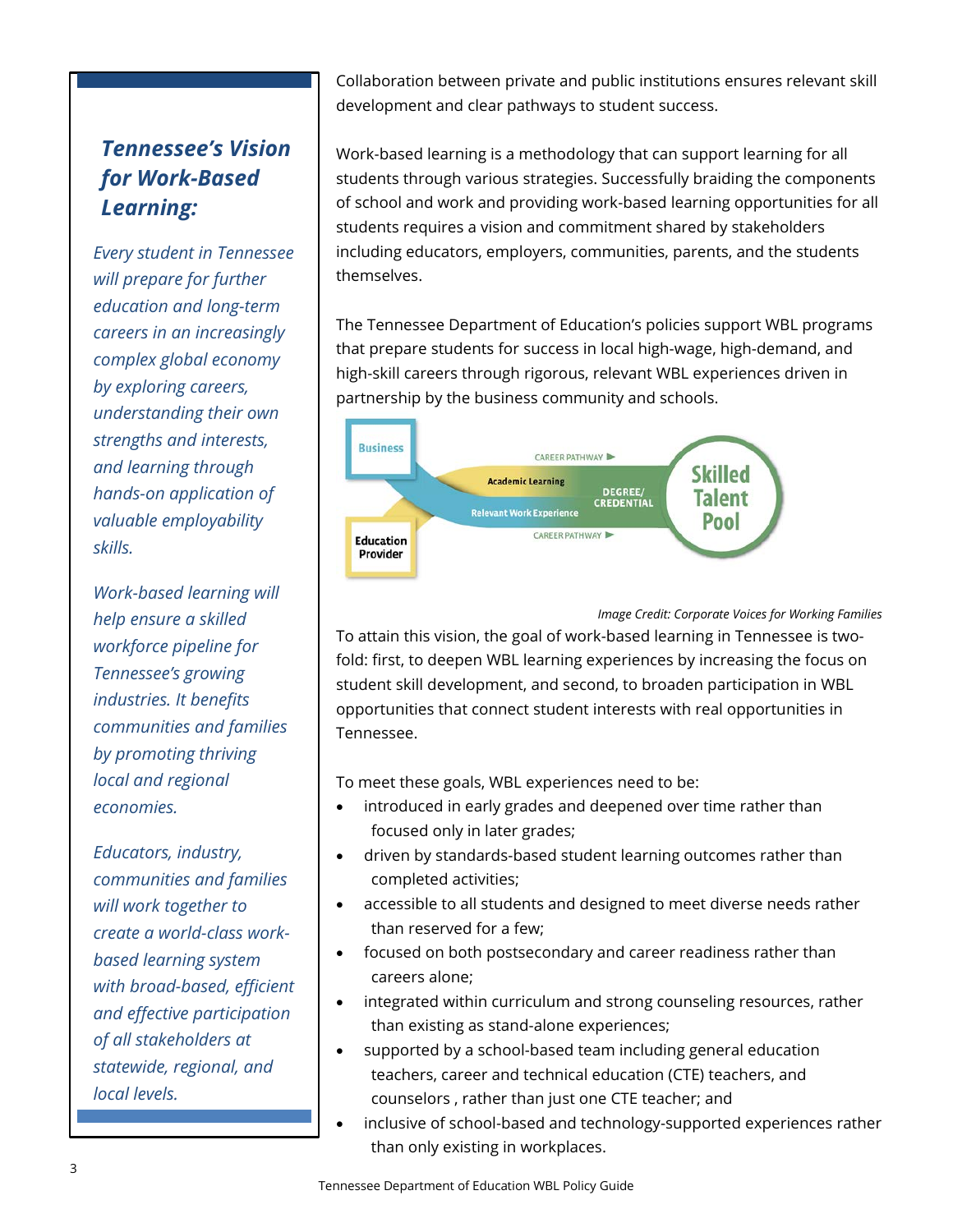# <span id="page-4-0"></span>**Benefits of Work-Based Learning for Students, Employers, Schools and Communities**

Strong work-based learning programs provide clear benefits to invested stakeholders.

**Students** who participate in rigorous WBL can:

- set and pursue career, educational and personal goals;
- understand the connection between school and their postsecondary and career goals;
- model mature professional behaviors and rise to the expectations of employers while demonstrating good work habits;
- develop leadership skills and a sense of responsibility;
- solve problems cooperatively and creatively;
- build social networks that will support their learning and expand future opportunities; and
- access opportunities for economic and social prosperity to support themselves and their families.

#### **Employers and community organizations** can:

- shape a pipeline of knowledgeable, motivated talent;
- increase brand awareness and loyalty;
- prescreen potential employees and broaden their community impact and contribution;
- give back to the community and support strong learning experiences for students; and
- provide students with exposure to opportunities outside their immediate environments.

#### **Schools** can:

- incorporate career training techniques used in businesses;
- develop ongoing relationships with the business community;
- adapt rapidly to industry trends and workplace expectations;
- increase the number of WBL opportunities available to all students;
- create a sequenced plan for WBL experiences that build upon each other to foster career awareness, exploration and preparation; and
- promote skills that support students' attainment of the Tennessee standards as well as workplace standards.

#### **The state** can:

- retain existing employers by offering a continuous pool of highly qualified candidates and
- provide a qualified workforce to grow the economy and recruit employers and jobs to Tennessee.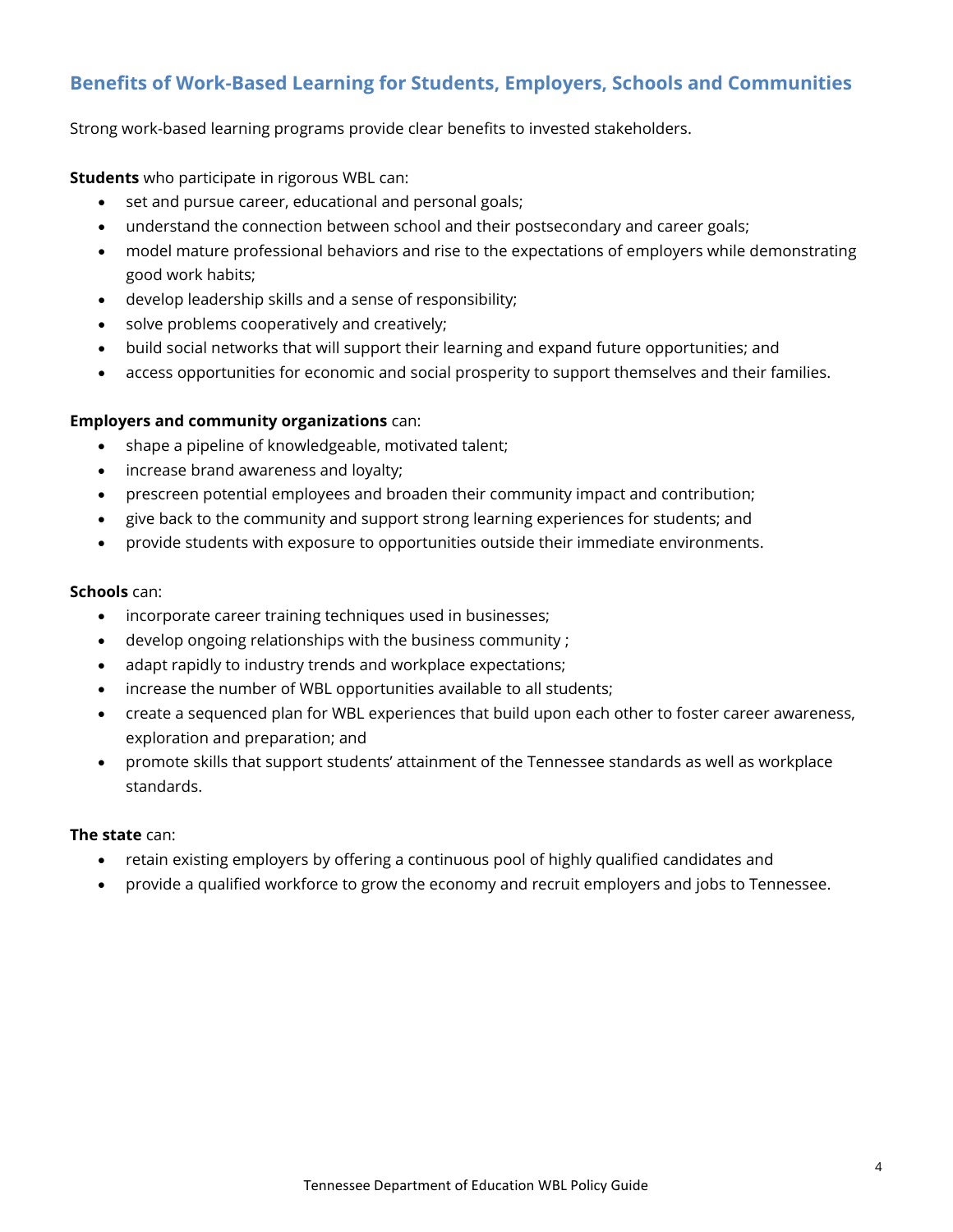# <span id="page-5-0"></span>**Involving Key Stakeholders in Implementing a Work-Based Learning Program**

Successful work-based learning models are defined by:

- 1. Opportunities aligned with workforce needs
- 2. Experiences sequenced and built over time
- 3. Professionals providing ongoing input regarding the program, student experiences, and student learning outcomes

For these practices to be effective, multiple stakeholders must provide layers of support and collaboration to ensure positive outcomes for students. They must help determine regional community needs, coordinate and plan WBL experiences that align with real opportunities in the region, and provide students with opportunities to learn employability skills in a real-world context. These stakeholders span secondary and postsecondary education, community organizations, workforce development agencies, businesses, parents, and students.



- **Students** are the primary agents in work-based learning. They not only participate fully in experiences that are offered, but seek opportunities to learn. Students request support as needed, assess their own learning, develop plans, recalibrate plans based on their experiences, and help ensure that each successive experience leads them closer to their goals.
- **Parents and guardians** prepare their children for learning, support their children's access to opportunities, and help broker services that their children may need to succeed.
- **Schools** prepare students, coordinate experiences, identify learning needs, and work with employers to determine the expected outcomes for student experiences. They work with students and employers to develop learning plans, monitor student progress, facilitate connection to curriculum, and assess student learning. Within schools, teachers, counselors, and other staff work together, but teachers are primarily responsible for establishing learning outcomes, monitoring students, and assessing student outcomes.
- **Districts/local education agencies (LEAs)** build support for work-based learning by engaging the community and business organizations. They build a school culture that values work-based learning, provide necessary staff and technological resources, facilitate professional development, and ensure quality practice.
- **Intermediary organizations**, such chambers of commerce, community-based organizations, or industry associations, may help link employers and schools to support students. They may provide staff who serve multiple schools or the technology to help track and assess placements. They also champion work-based learning, convene stakeholders, and implement communication plans to ensure community support. Such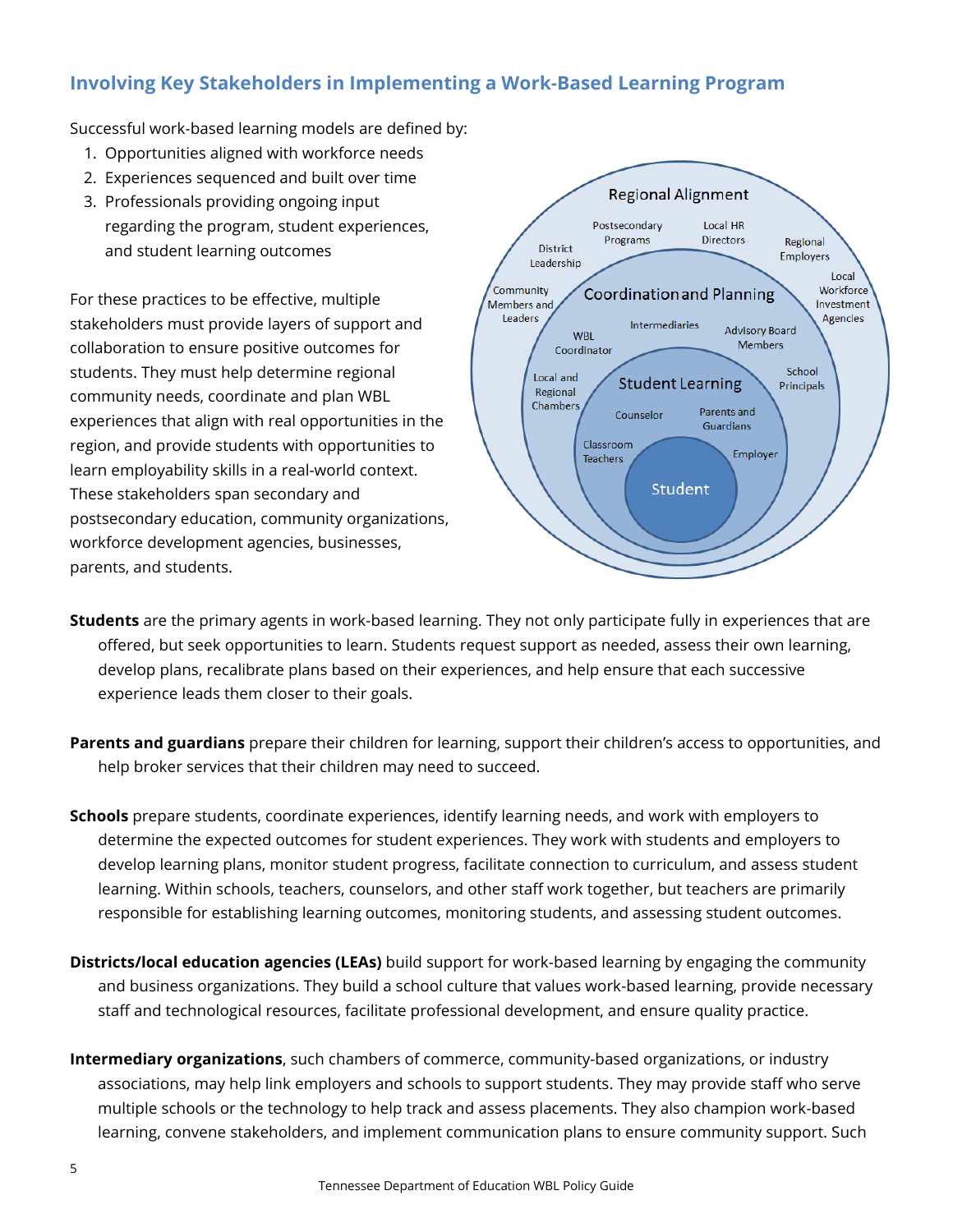organizations may have the capacity to augment what schools and districts can do on their own, and are increasingly seen as resources to support scaling work-based learning to serve larger numbers of students and employers.

- **Employers and industry representatives**, including community organizations, are the primary providers of experiences for students and teachers. They also provide input to teachers about skills needed in the workplace, and serve as champions for work-based learning with other employers.
- **Workforce development organizations**, including Workforce investment boards, economic development agencies, industry associations, labor organizations, and related regional and local agencies provide up-todate labor market data and workforce trends. They may also link work-based learning to other community programs and provide additional support to students, such as training or financial assistance.

#### <span id="page-6-0"></span>**Introduction to the Work-Based Learning Continuum**

When the right local and regional stakeholders are involved from planning to implementation, communities can offer students robust, sequenced WBL experiences. These experiences may begin with broad exploratory activities as early as elementary school, when students are first becoming aware of what adults do in the world around them. Over time, these experiences become more customized and specific to the interests and needs of the students. Ultimately, more students will have the opportunity to participate in and benefit from high-level, capstone WBL experiences such as internships and apprenticeships that prepare students for postsecondary degrees and employment.

This policy guide provides the expectations for WBL programs and related policies to help districts develop robust local plans in collaboration with local and regional stakeholders that best serve their students. Various

types of work-based learning can be used or customized to help students advance in their knowledge and skill development. When done well, each experience is differentiated to meet students where they are and help them take active steps toward their successful future.

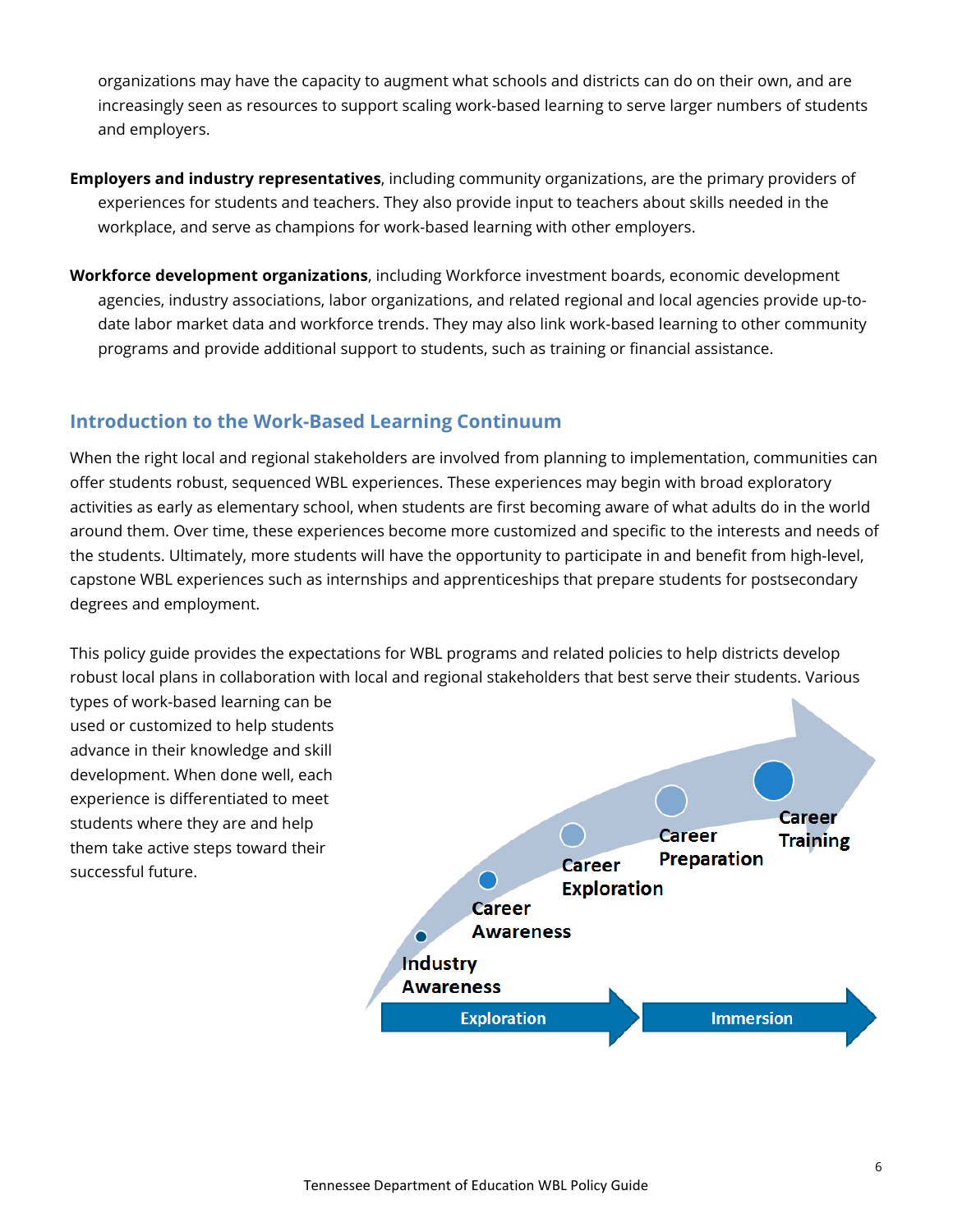# <span id="page-7-0"></span>**BUILDING QUALITY WORK-BASED LEARNING PROGRAMS**

For more Tennessee students to successfully learn and model professional work expectations and behaviors, quality WBL programs must support experiences that foster skills-based learning. WBL experiences and programs must align with the Work-Based Learning Framework of the state board as outlined in High School Policy 2.103. The diagram to the right outlines the layers of support needed to ensure quality WBL programs.

## <span id="page-7-1"></span>**Skills-Based Student Learning**

Work-based learning in Tennessee — from participation in career fairs to internships — will help students meet both academic and workplace standards. Tennessee teachers, administrators, counselors, and industry partners worked with the department to identify key employability



skills that students can and should learn through WBL experiences. As a result, students participating in WBL experiences will have a Personalized Learning Plan that addresses skills in the following categories:

- 1) Application of Academic Knowledge and Skills
- 2) Application of Industry-Focused Knowledge and Technical Skills
- 3) Career Knowledge and Navigation Skills
- 4) 21<sup>st</sup> Century Learning and Innovation Skills
- 5) Personal and Social Skills

# <span id="page-7-2"></span>**Quality Work-Based Learning Experiences**

To help students learn these skills, experiences must be of high quality. High-quality experiences are defined as having the following characteristics:

- 1) a **purposeful focus** on applied learning in preparation for postsecondary education and careers;
- 2) **learning outcomes** as the driver for designing experiences and learning plans;
- 3) **relevance** to student interests, their high school Plan of Study, and learning goals;
- 4) **integration** with curriculum or connection to related instruction;
- 5) sufficient **variety** to provide exposure to multiple career options;
- 6) sufficient **depth** to allow for employability skill development and professional community engagement;
- 7) ongoing **interaction** with professionals from industry and the community;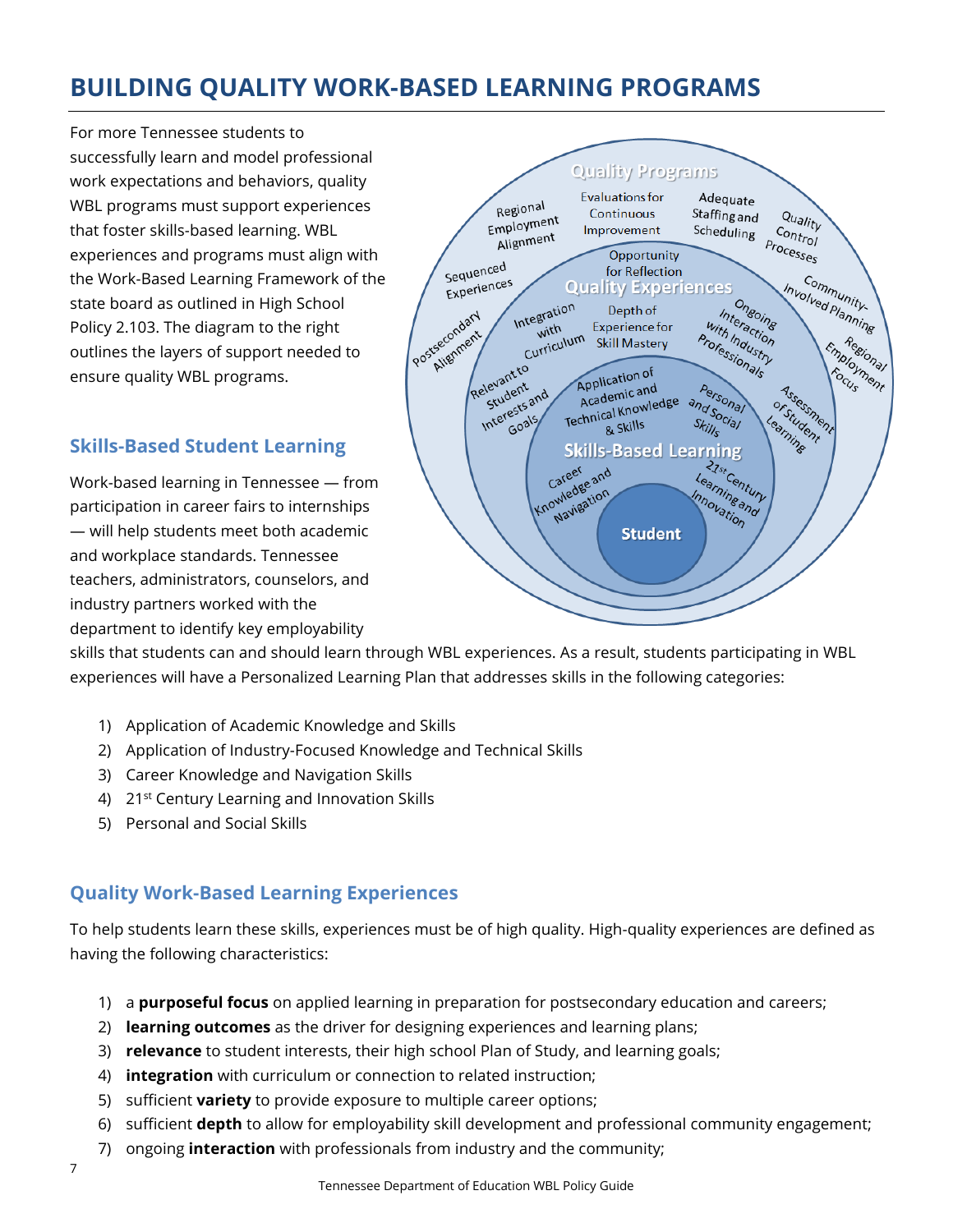- 8) close **supervision** from both teachers and employers;
- 9) opportunities for **reflection** and analysis;
- 10) **assessment** of student learning that is aligned with industry-specific expectations;
- 11) **alignment** with postsecondary and career opportunities regionally; and
- 12) **documentation of student learning** through the development of artifacts and portfolios.

## <span id="page-8-0"></span>**Quality Work-Based Learning Programs**

Structures and systems must be sufficient to support rigorous student experiences. Quality programs provide:

- 1) **sequenced experiences** to ensure preparation and "next steps;"
- 2) **coordination** of services among endorsed teachers, counselors, and the WBL coordinator(s);
- 3) **partnerships** with postsecondary institutions, apprenticeships, and job training programs to facilitate successful transitions beyond high school;
- 4) adequate **staffing** of the work-based learning coordination function;
- 5) a school **schedule** that enables quality work-based learning and supervision;
- 6) **communication materials** to inform employers, students, and parents of opportunities;
- 7) **technology** infrastructure to support placements, orientations, and actual WBL experiences;
- 8) tools, processes and documentation for **quality control** and compliance with legal requirements;
- 9) **community-based advisors** involved in program and experience planning and generating opportunities for students;
- 10) **a culture** that values and supports WBL across the curriculum for all students;
- 11) **regionally-aligned pathways** with community-shared expectations for WBL experiences and learning outcomes; and
- 12) **evaluative measures** that facilitate continuous program improvement.

#### <span id="page-8-1"></span>**Work-Based Learning and Tennessee Graduation Requirements**

Tennessee graduation requirements include a three credit "elective focus." Credit-bearing, capstone work-based learning courses may count toward this requirement when the experience aligns with the other courses taken in sequence. Students should use their chosen elective focus and their high school Plan of Study as the basis for their capstone WBL experience.

The *Work-Based Learning: Career Practicum (6105)* course may substitute for level 4 offerings in all CTE programs of study. Students should participate in an aligned CTE program of study and/or other related courses prior to enrolling in this course. When taken with general education courses or electives, WBL experiences must reflect the student's long-term goals and interests and foster postsecondary and career preparation.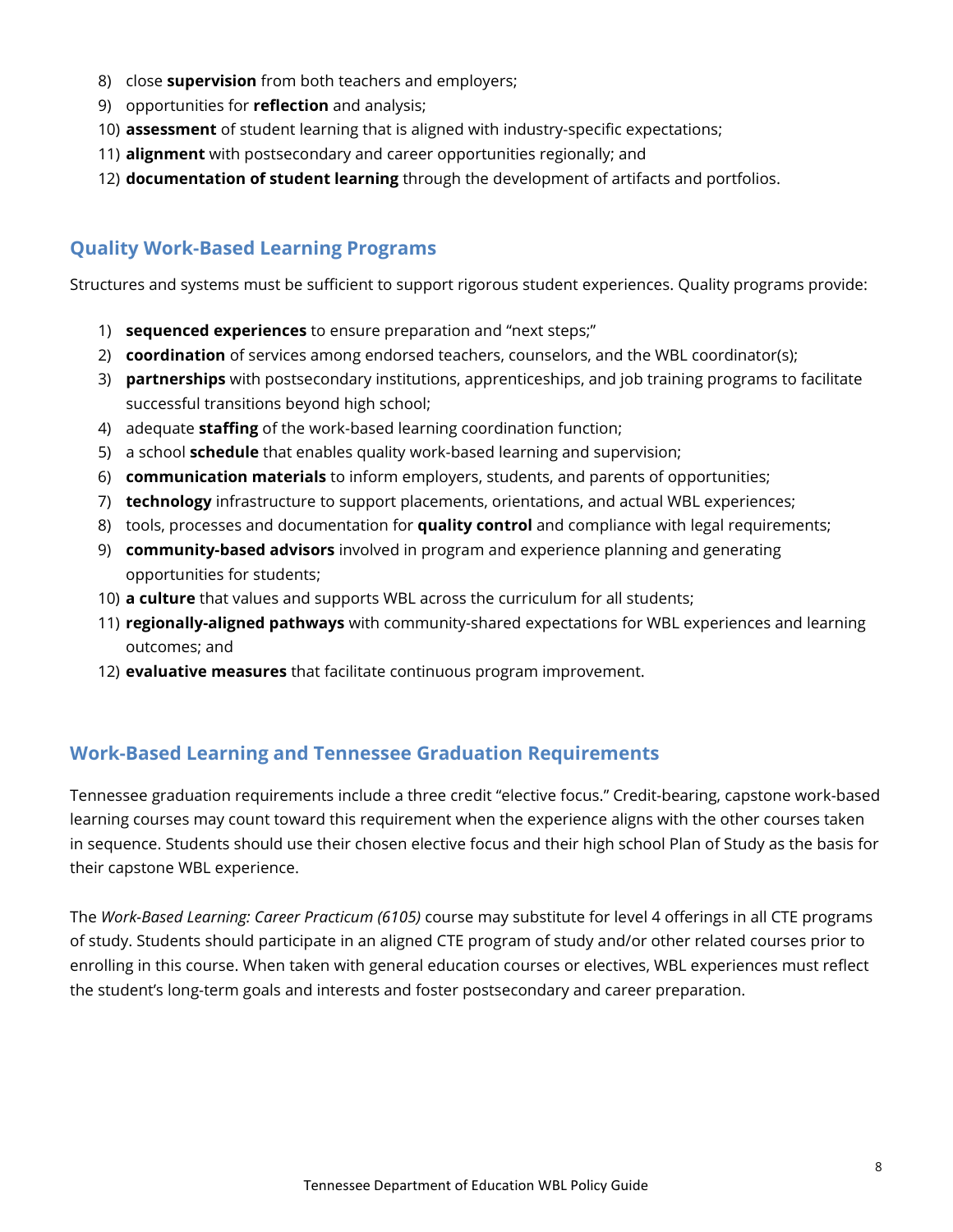# <span id="page-9-0"></span>**TYPES OF WORK-BASED LEARNING**

For advanced work-based learning experiences to have the greatest impact on students, a variety of WBL strategies should be embedded into the student's high school Plan of Study in an intentional progression. In elementary and middle school, students may participate in groups in broad Industry and Career Awareness activities to learn about a variety of opportunities that may appeal to them. To dive deeper into their areas of interest, Career Exploration activities provide more focused experiences in which students take a proactive role in identifying and pursuing relevant career and postsecondary information to shape their long-term goals. Once students have greater career knowledge, they pursue higher-level skills and knowledge that are important in their chosen careers. Career Preparation and Training activities may either be embedded as projects into their courses or exist as credit-bearing experiences when taken through the *Work-Based Learning: Career Practicum* course.

#### <span id="page-9-1"></span>**Industry and Career Awareness Activities**

- **Career speakers/industry-in-the-classroom** are career awareness activities that provide opportunities for students to learn first-hand about the skills required in various industries or career areas; the career paths taken by those in the field; the tools, materials and equipment used; and the work environment and expectations for performance in various industries.
- **Field trips and tours** are career awareness activities in which classes or small groups of students visit appropriate work sites. These activities are supervised and designed for students to explore a variety of jobs.
- **Career fairs** are career awareness opportunities for larger groups of students that may be organized by schools and employers to introduce students to opportunities within an industry or in multiple industries.

## <span id="page-9-2"></span>**Career Exploration Activities**

- **Career mentoring** is a career exploration activity in which the student is matched with an adult professional in a chosen field of interest to explore careers, postsecondary options, industry expectations, and employability skills. The career mentor serves as a resource by sharing insights and providing guidance about the workplace, careers, and education. Students benefit from regular contact with a knowledgeable and supportive adult outside of the classroom and school environment.
- **Informational interviewing** is a career exploration activity in which the student makes contact with a business/industry representative for a telephone or in-person interview, lasting approximately 15 minutes to an hour. The student prepares questions in advance to explore opportunities in a given career area or occupation, the skills and education required for entry and success, the long-term growth potential, and, often, the career path taken by the representative prior to arriving at his/her current position. Informational interviewing benefits students by giving them direct contact with an employer, offering them an opportunity to practice their interview skills, display their interest, and gather valuable information.
- **Job shadowing** is a career exploration activity in which students observe the workday of a professional, interact with clients or customers, and attend meetings or other appointments. Job shadows are designed to help students explore a field of interest while developing research skills and building occupational knowledge through a facilitated, active learning process.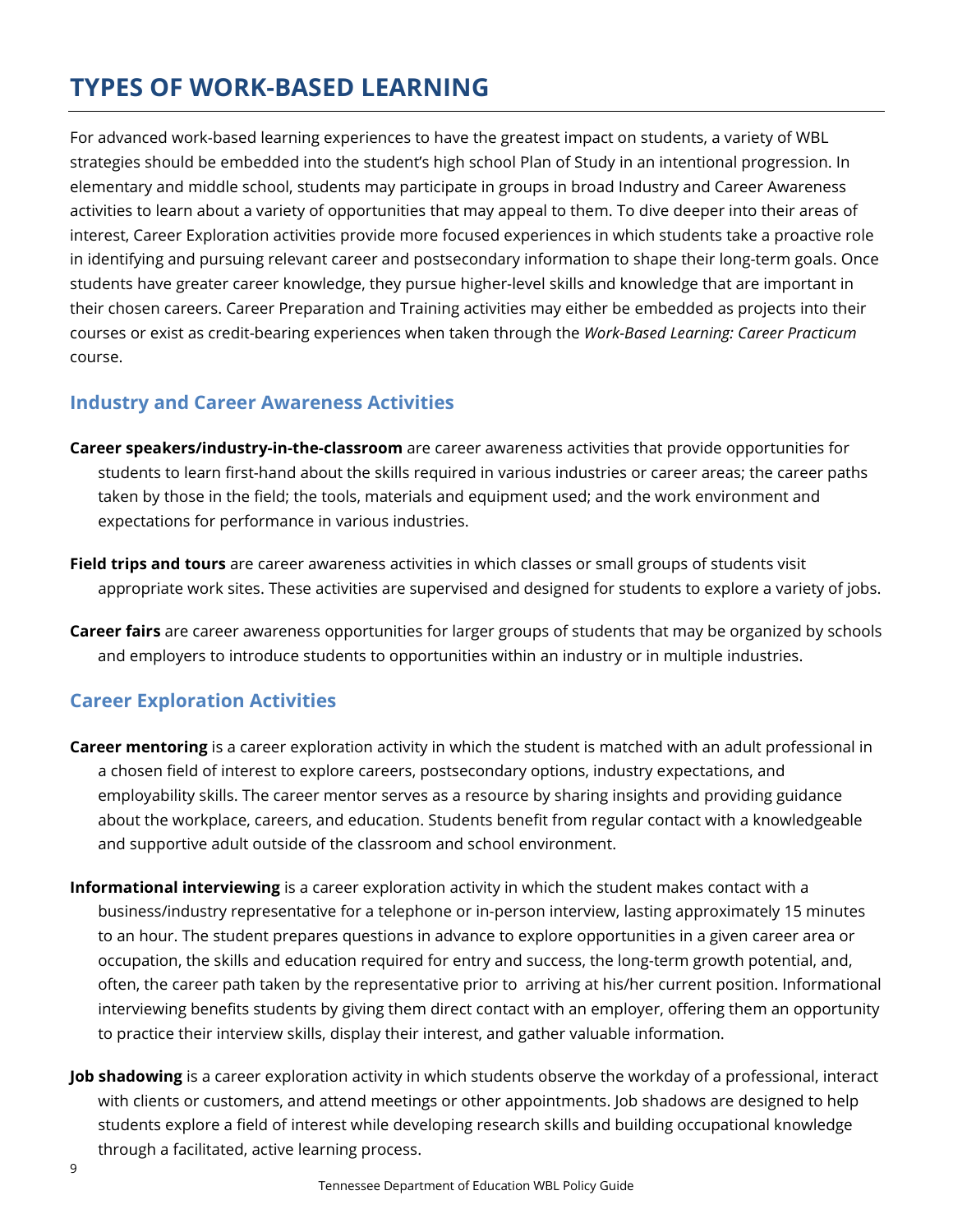| <b>Types of Work-Based Learning</b>                                  |                                                                                                                                                                                           |                                                                                                                                                                                                              |                                                                                                                                                                                                                                                                                                                                                                                                |                                                                                                                                                                                                                                                                                                                                                                                                                                                                    |  |
|----------------------------------------------------------------------|-------------------------------------------------------------------------------------------------------------------------------------------------------------------------------------------|--------------------------------------------------------------------------------------------------------------------------------------------------------------------------------------------------------------|------------------------------------------------------------------------------------------------------------------------------------------------------------------------------------------------------------------------------------------------------------------------------------------------------------------------------------------------------------------------------------------------|--------------------------------------------------------------------------------------------------------------------------------------------------------------------------------------------------------------------------------------------------------------------------------------------------------------------------------------------------------------------------------------------------------------------------------------------------------------------|--|
|                                                                      | <b>Industry and</b><br>Career<br><b>Awareness</b><br><b>Experiences</b>                                                                                                                   | <b>Career Exploration</b><br><b>Experiences</b>                                                                                                                                                              | <b>Career Preparation</b><br>and Training Experiences                                                                                                                                                                                                                                                                                                                                          |                                                                                                                                                                                                                                                                                                                                                                                                                                                                    |  |
| <b>Purpose</b>                                                       | <b>Building awareness</b><br>of options and skills<br>needed                                                                                                                              | Encouraging self-<br>knowledge and<br>agency                                                                                                                                                                 | Enabling situated learning and mastery through immersion and<br>practice, culminating in attainment of marketable skills and<br>preparation for further education                                                                                                                                                                                                                              |                                                                                                                                                                                                                                                                                                                                                                                                                                                                    |  |
| <b>Definition</b>                                                    | School-directed<br>experiences with<br>industry<br>involvement<br>focused on<br>exposing students<br>to a broad range of<br>industries and the<br>career<br>opportunities<br>within them. | Student-driven<br>experiences with<br>professionals that<br>allow students to<br>learn about specific<br>areas of interest.                                                                                  | <i>Embedded</i> : Students are<br>immersed in a classroom-<br>based experience as part of<br>a CTE or general education<br>class, where they learn<br>through in-depth project-<br>based learning and<br>industry involvement.<br>Experiences enhance<br>curriculum, align with<br>student interests, reinforce<br>employability skills, and<br>simulate professional<br>working environments. | Credit-bearing: Students earn high<br>school credit for meeting WBL<br>course standards through<br>industry-directed experiences.<br>Primarily occurring in a<br>professional workplace, students<br>experience professional working<br>environments that align with their<br>Plan of Study (SBE High School<br>Policy 2.103). Classroom<br>facilitation supports learning to<br>prepare students for employment<br>and further education.                         |  |
| <b>Embedded</b><br>or Credit-<br><b>Bearing</b><br><b>Strategies</b> | Activities are<br>embedded into CTE<br>or general<br>education classes to<br>enhance curriculum<br>and differentiate<br>instruction.                                                      | Activities are<br>embedded into CTE<br>or general education<br>classes to enhance<br>curriculum and<br>differentiate<br>instruction.                                                                         | Activities are embedded<br>into CTE or general<br>education classes to<br>enhance curriculum and<br>differentiate instruction.                                                                                                                                                                                                                                                                 | Students enroll in WBL courses<br>and participate in WBL activities<br>to meet course standards.                                                                                                                                                                                                                                                                                                                                                                   |  |
| <b>Grades</b><br><b>Targeted</b>                                     | Elementary/middle<br>school through 9th<br>grade and ongoing                                                                                                                              | Middle school<br>through 11 <sup>th</sup> grade<br>and ongoing                                                                                                                                               | 11 <sup>th</sup> grade through early<br>postsecondary and<br>ongoing                                                                                                                                                                                                                                                                                                                           | 11 <sup>th</sup> grade through early<br>postsecondary and ongoing                                                                                                                                                                                                                                                                                                                                                                                                  |  |
| Sample<br>Activities*                                                | • Career fairs<br>• Career speakers<br>and industry-in-<br>the-classroom<br>• Field trips and<br>tours                                                                                    | • Career mentoring<br>• Informational<br>interviewing<br>· Job shadowing<br>• Participation in<br>Career Exploration<br>class<br>• Service-learning<br>projects-<br>embedded in<br>Service-Learning<br>class | • Career-related student<br>competitions<br>· Industry-driven project<br>based learning<br>• Social enterprises for<br>learning<br>• Research and<br>development<br>experiences<br>• Technical mentoring<br>• School-based enterprise<br>• Service-learning projects                                                                                                                           | • Apprenticeships (registered)-<br>embedded in WBL: Career<br>Practicum class<br>• Cooperative education (co-op)-<br>embedded in WBL: Career<br>Practicum class<br>• Health science clinical<br>experiences -embedded in<br>Clinical Internship or Nursing<br><b>Education class</b><br>• Internships-embedded in WBL:<br>Career Practicum class<br>• School-based enterprise or<br>social enterprises for learning-<br>embedded in WBL: Career<br>Practicum class |  |

*\*Sample student activities are provided as examples and should be customized to meet the learning objectives of the students involved. They are not restricted to one category unless they are credit-bearing.*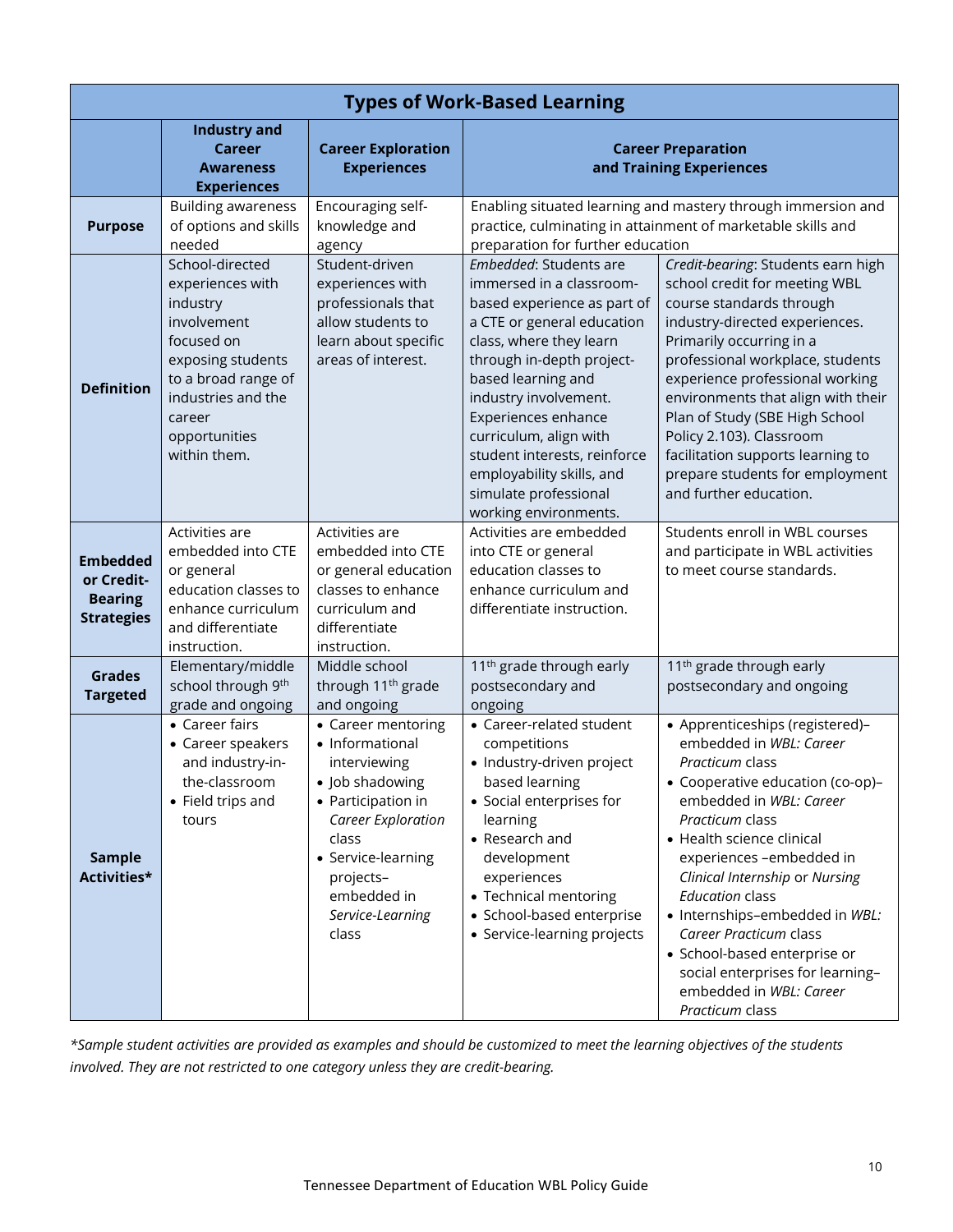## <span id="page-11-0"></span>**Career Preparation and Training Activities**

In these activities, students are immersed in an experience and learn by doing. Activities that reinforce student skills at this level can either be embedded into existing courses or stand alone as a credit-bearing experience.

<span id="page-11-1"></span>*Embedded Activities***:** Non-credit bearing work-based learning activities may be embedded into existing courses or the school day and should be used by the LEA to:

- facilitate the development and updating of the student's Plan of Study;
- promote postsecondary and career awareness;
- prepare students for increasingly independent work-based learning experiences; and
- provide students with a valuable professional skill set and documented evidence of their abilities.
- **Career-related student competitions** are activities that require students to demonstrate mastery of careerrelated skills through juried presentations or competitions. Presentations represent culminations of student effort, often conducted through teams. Career and technical student organizations (CTSOs) and programs such as "Project Lead the Way" sponsor such competitions for students. For more information about CTSOs please visit the Tennessee Department of Education website.
- **Industry-driven project-based learning** provides complex, multi-week projects implemented in classrooms with ongoing, technical input from industry representatives to ensure the projects are producing results that meet industry standards. The regular presence of industry representatives provides a culture of high expectations in the classrooms and allows industry to impart workplace norms and knowledge to the students in addition to technical skills. Industry-driven projects are enhanced further when the classrooms are designed as simulated industry "laboratories." These experiences offer an important form of workbased learning when students do not otherwise have access to actual workplaces. This strategy can be used for credit through the Career Practicum course.
- **Social enterprises for learning (SEfL)**[1](#page-11-2) are similar to school-based enterprises, but focus on social rather than commercial activity. As in school-based enterprises, students in SEfLs create real products or services for real "customers" or clients, which could range from plans for new community facilities to energy audits in local schools. To the extent possible, students initiate, plan, design, and manage their own projects, and often begin with community needs assessments. SEfLs can be either group or individual projects. All parties, including teachers, employers, and community agencies contribute to the students' learning. This strategy can be used for credit through the Career Practicum course.
- **Research and development (R&D) experiences** allow students to participate in research and development teams through grant-funded projects at local colleges and universities. Students perform tasks similar to those of college-level research assistants, carrying out tasks appropriate to their level of skill and

 $\overline{a}$ 

<span id="page-11-2"></span><sup>&</sup>lt;sup>1</sup> Dr. David Stern and Dr. Deborah McKoy, in coining the term "social enterprises for learning" place SEfLs as learning experiences at the nexus of educational, social, and economic sectors, in contrast to service-learning, which spans education and social sectors, and more traditional work-based learning or schoolbased enterprises, which span education and economic sectors. For more information see Stern, D. (2002). The Seventh Sector: Social Enterprise for Learning in the United States, in Istance, D., Schuetze, H. G., and Schuller, T (eds), *International Perspectives on Lifelong Learning: From Recurrent Education to the Learning Society (*pp. 91-104). Buckingham, UK: Open University Press.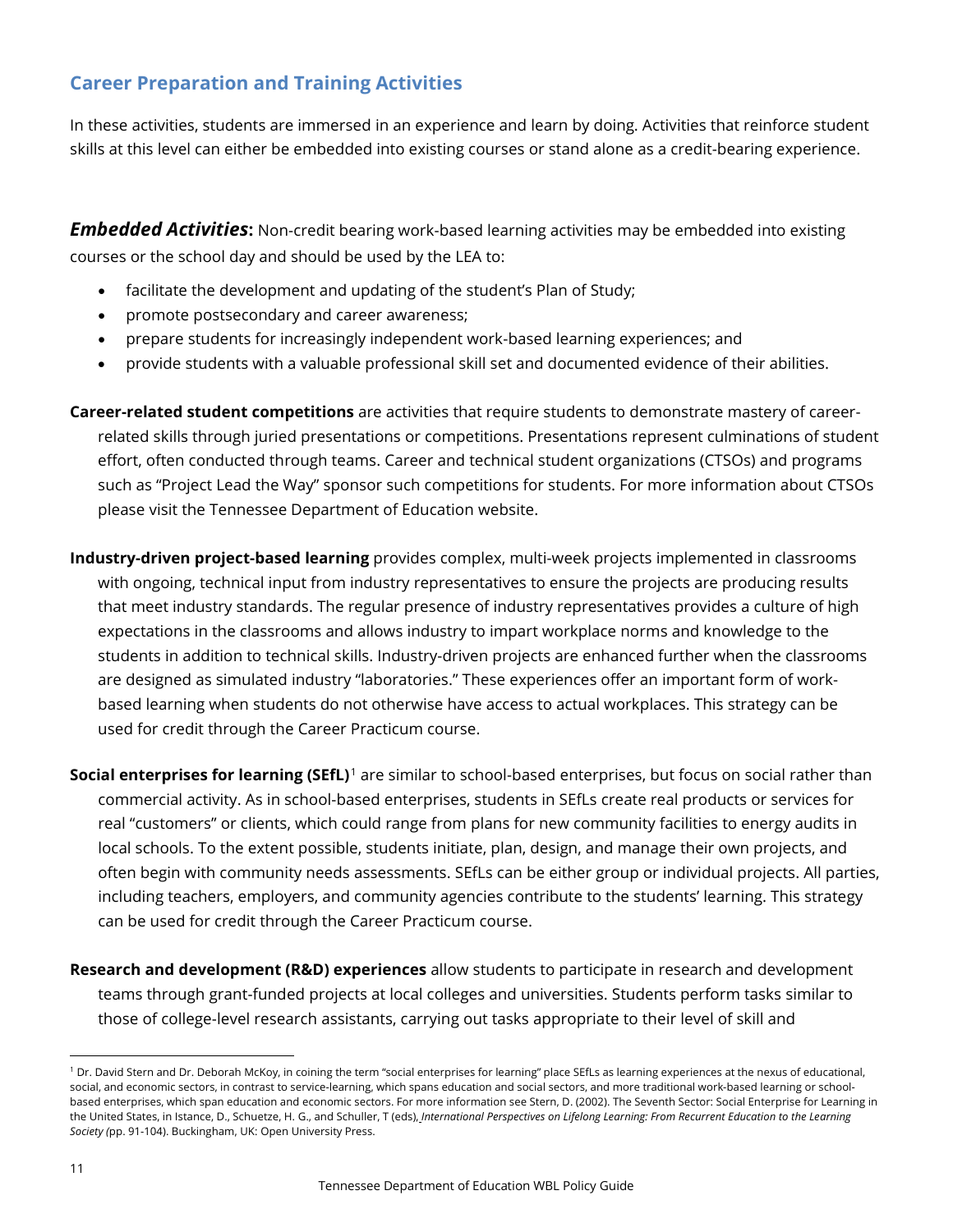knowledge. Students may be paid stipends and reap the additional benefits of direct exposure to a college campus, professors, college students, and a real research project.

**Technical mentoring[2](#page-12-1)** offers direct, systematic outside professional input in students' actual work products. It may occur in the workplace as part of an internship or in a classroom. It may also occur through videoconferencing or web-based applications. The use of electronic means to connect professionals and students enables more students to have access to real input from professionals.

<span id="page-12-0"></span>*Credit-Bearing Experiences***:** The following experiences may be offered for high school credit when WBL course standards are met. WBL classes allow students to earn high school credit for select work-based learning experiences when they meet the course standards. These experiences allow students to interact with industry professionals in order to extend and deepen classroom work and support the development of postsecondary and career readiness knowledge and skills. Through the Career Practicum course, teachers may facilitate various forms of WBL experiences which are differentiated to meet the needs of the individual student and aligned with course standards. These experiences may be offered at the discretion of the LEA:

- **Apprenticeship programs (registered)** meet specific federally-approved standards designed to safeguard the welfare of apprentices. These programs are registered with the Bureau of Apprenticeship and Training, United States Department of Labor. Apprenticeships are relationships between an employer and an employee during which the worker, or apprentice, learns an occupation in a structured program sponsored jointly by employers and labor unions or operated by employers and employee associations. Students may receive credit through the Career Practicum course when they meet the course standards through a combination of classroom-based and work-based experiences. Placements are dependent on the student's goals and their aligned CTE program of study.
- **Cooperative education (Co-op)** is a structured method of instruction whereby students coordinate their studies with a paid job in a field related to their academic or career and technical education course. Instruction is based on written learning and safety training plans agreed to by the school and employer. Students may receive credit through the Career Practicum course when they meet the course standards through a combination of classroom-based and work-based experiences. Placements are dependent on the student's goals and high school Plan of Study.
- **Health science clinicals** are school-based or work-based placements in the health science area in which students are taught academic and occupational skills from school or employee instructors who supervise and evaluate their work. Students successfully completing a clinical experience program may qualify for industry certification and/or receive credits that may be applied toward a professional degree. Students may receive credit through the *Clinical Internship* or *Nursing Education* course when they meet the course standards through a combination of classroom-based and work-based experiences. Placements are dependent on the student's goals and their aligned CTE program of study.

 $\overline{a}$ 

<span id="page-12-1"></span><sup>2</sup> This is a constructed work-based learning type, as identified in Darche, S., Nayar, N., & Bracco, K. (2009). *Work-based learning in California: Opportunities and models for expansion*. San Francisco: The James Irvine Foundation.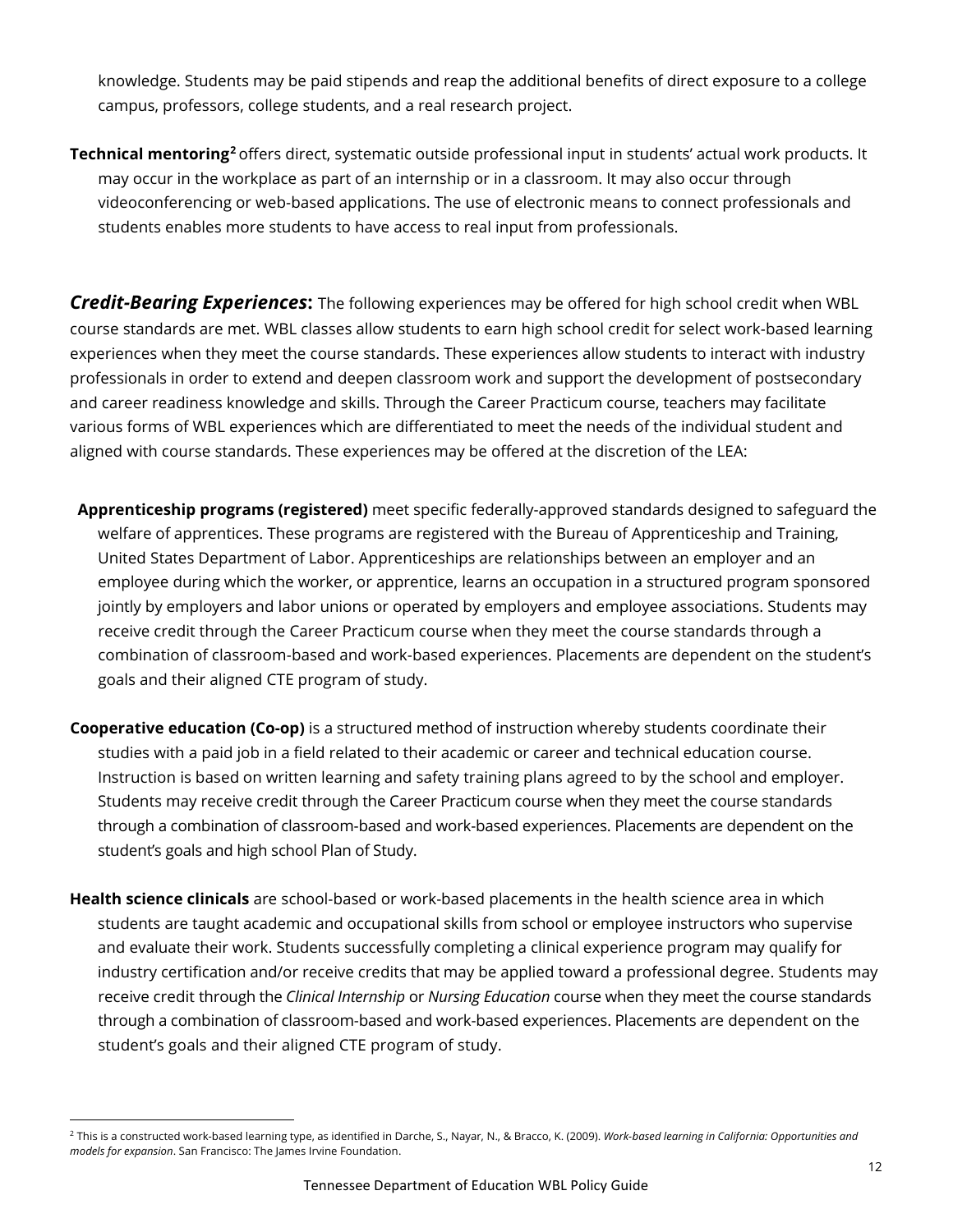- **Internships** enable students to work for an employer for a limited period of time to learn about a particular industry or occupation. These experiences are intended to provide students with a learning opportunity of value to the student. Internships are closely defined by the Fair Labor Standards Act and may be unpaid when it is clear that the experience is an extension of the student's learning. All federal laws apply to Tennessee internships. Students may receive credit through the Career Practicum course when they meet the course standards through a combination of classroom-based and work-based experiences. Placements are dependent on the student's goals and high school Plan of Study.
- **School-based enterprise** is an experience in which students, as part of their school program, produce goods and services. School-based enterprises involve students in the management of a business that may involve the sale of goods for use by others. They involve students in all aspects of the business to the extent practical. They may be conducted on or off the school site but must be a part of the student's regular school program. Examples of school-based enterprises include a greenhouse nursery managed by an agriculture class, a bookstore managed by an entrepreneurship class, or a school day-care managed by an education and training class. School-based enterprise may be used as an embedded strategy or as a creditbearing experience when the student is enrolled in the Career Practicum course and meets the course standards. Placements are dependent on the student's goals and high school Plan of Study.
- **Service-learning** combines community service with a structured school-based opportunity for reflection about that service, emphasizing the connections between service experiences and academic learning. Students benefit by acquiring skills and knowledge, realizing personal satisfaction and learning civic responsibility. The community also benefits by having a local need addressed. The service-learning strategy may be embedded into other classes in the form of short-term projects. Students may also receive credit through the *Service-Learning* course when they meet the course standards. Placements are dependent on the student's goals and high school Plan of Study.
- **Transition activities (paid or non-paid)** are designed to facilitate community-based instruction, employment experiences and socialization skills for the student with moderate to severe disabilities. The transition WBL method includes both paid and non-paid training activities for both credit and/or completion of the Individualized Education Program (IEP) goals and objectives. Students may receive credit through the *WBL: Special Education Transition (6107)* course when an IEP team determines that another capstone WBL course, such as *WBL: Career Practicum (6105),* with appropriate accommodations and modifications is not the student's least restrictive environment.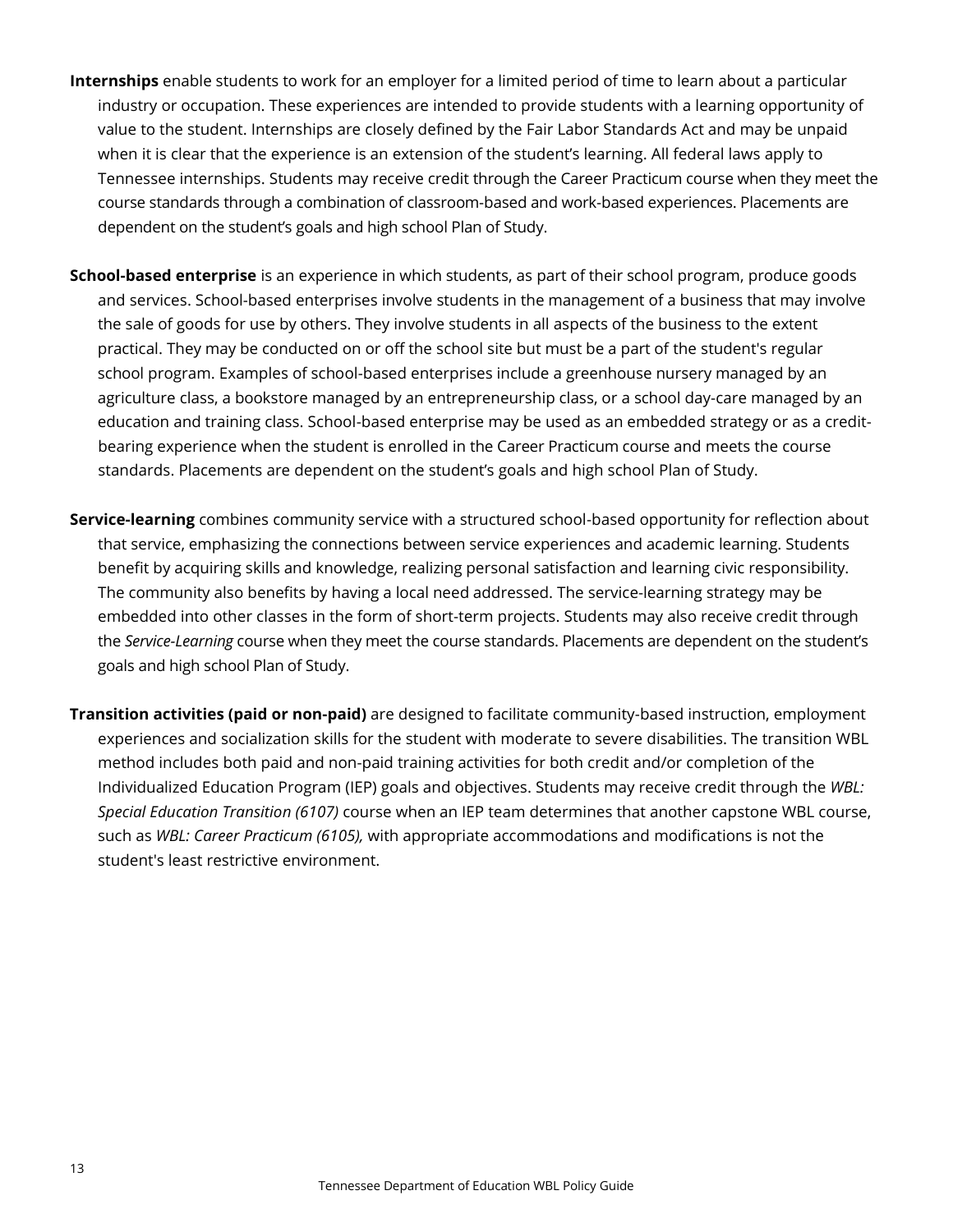# <span id="page-14-0"></span>**TENNESSEE DEPARTMENT OF EDUCATION GENERAL POLICIES**

The following establishes the Tennessee Department of Education (TDOE) policies for the implementation of credit-bearing work-based learning experiences. The policies set forth by the TDOE are aligned with guidelines established by:

- Tennessee General Assembly (T.C.A. § 49-11-101),
- Tennessee State Board of Education Rule (Rule 0520-01-03-.06. (2) (b) 3)
- Tennessee State Board of Education's WBL Framework (High School Policy 2.103)

Credit-bearing work-based learning activities enable students to set goals for their skill development, practice and demonstrate the employability skills that are most valued by employers and postsecondary institutions, and compile a portfolio of work samples and references that serve as evidence of their abilities. The policies address stand-alone credit-bearing experiences such as, but not limited to, apprenticeships, clinicals, practicums, service-learning courses, and supervised agriculture experience.

While local boards of education may establish more stringent eligibility requirements for students participating in WBL experiences, at the minimum they must comply with the policies of the TDOE, provided that they do not infringe upon state or federal regulations pertaining to labor, education, or equality.

## <span id="page-14-1"></span>**General Policies for Credit-Bearing Work-Based Learning**

The following policies establish minimum general requirements for any credit-bearing work-based learning opportunity.

#### **Relation to Student's High School Plan of Study and Graduation Requirements**

- 1. Capstone WBL experiences and training must be aligned with the student's area of elective focus and updated Plan of Study (as required in state board high school policy), equate to a full time equivalent credit, meet the standards of the Career Practicum or other WBL course in which they are enrolled, and facilitate intentional progress toward the attainment of knowledge and skills necessary to pursue the student's postsecondary and career goals.
- 2. Participating students must be on track to meet the requirements for graduation as adopted by the state board and may earn WBL credit over the summer term as long as all WBL program requirements are met.
- 3. The capstone WBL course, *Work-Based Learning: Career Practicum (6105)*, may be used as the fourth course in any CTE Program of Study and may count toward a student's area of elective focus. Students in capstone WBL experiences should earn credit through the *WBL: Career Practicum (6105)* course or another appropriate WBL clinical or practicum course.
- 4. Introductory WBL courses, including but not limited to *Career Exploration (6166)*, are intended for general education purposes and, as such, shall not count toward a student's CTE Program of Study or area of elective focus.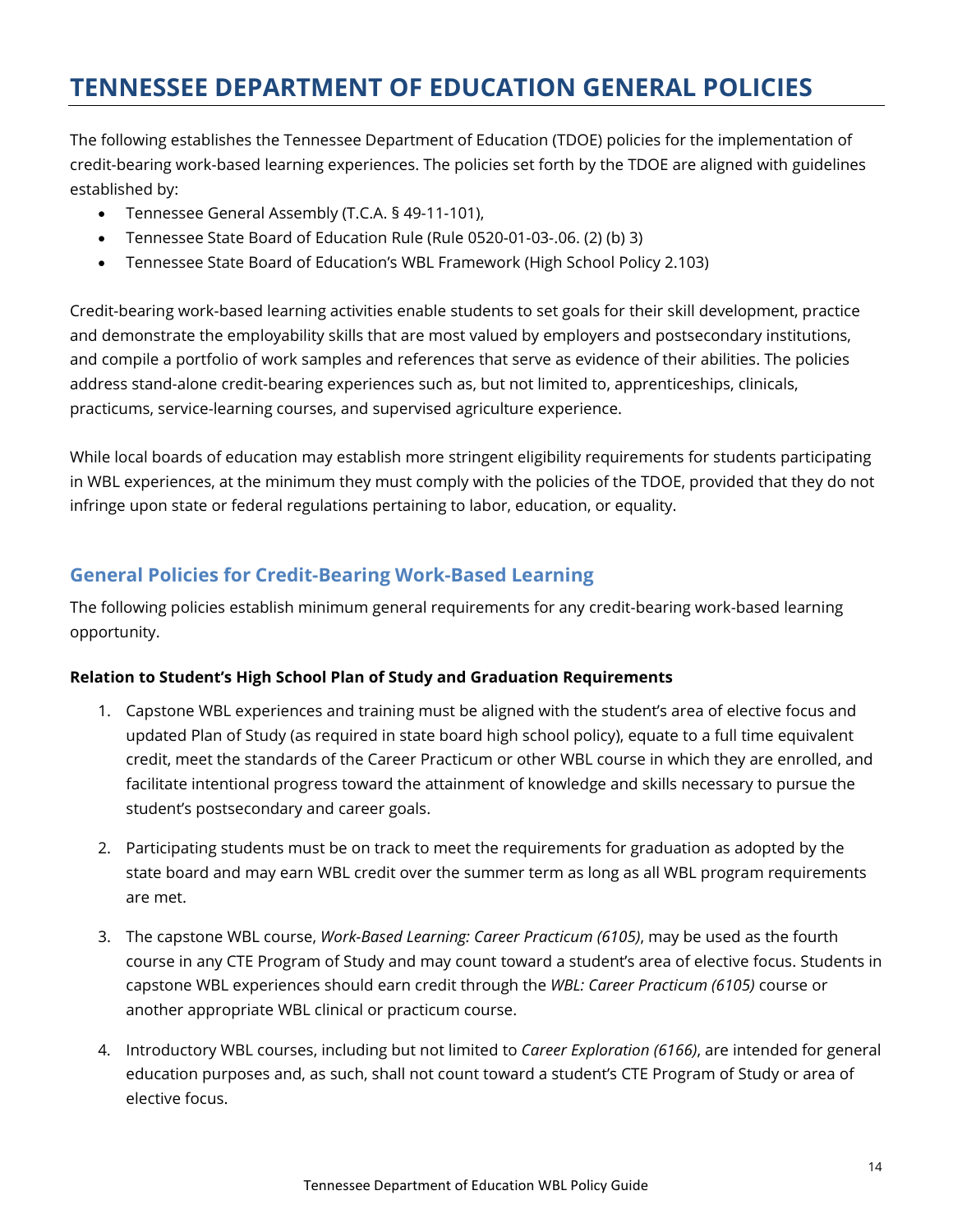#### **Access, Attendance, and Restrictions on Hours**

- 5. No individual shall be excluded from participation in, denied the benefits of, subjected to discrimination under, or denied employment in the administration of, or in connection with, any WBL program on the basis of race, color, religion, sex, national origin, age, disability, political affiliation, or belief (SBE Policy 3.203).
- 6. Students must exhibit work readiness attitudes and skills as determined by the teacher and employer and consistent with the WBL Policy and Implementation Guides before beginning a WBL experience (SBE High School Policy 2.103).
- 7. Time spent at the WBL placement for credit may be considered school enrollment time, provided the student is in attendance for at least half of the state minimum school day. The time of day actually attributed to WBL is immaterial (i.e., 1 p.m. to 3 p.m. should be treated the same as 7 p.m. to 9 p.m.) (TDOE Student Membership and Attendance Procedures Manual).
- 8. Students must be assigned to a trained and certified WBL coordinator to ensure appropriate placement, meet all legal requirements, provide all required documentation and reporting, and attest required data.
- 9. Students must maintain an attendance rate of 90% in school and in the WBL experience unless otherwise agreed upon prior to the start of the WBL experience and deemed acceptable to the workplace mentor and WBL coordinator. The student's signed WBL Training Agreement must stipulate any exceptions to this policy. A student's Individualized Education Program (IEP) shall also address workbased learning attendance expectations where necessary.
- 10. The WBL experience shall not be detrimental to the student's health, well-being, or progress in school. Hours worked — whether paid or unpaid — shall be monitored by a certified WBL coordinator to ensure the best interest of the student and shall align with all requirements of the Tennessee Child Labor Act.
- 11. The LEA has the authority to allow credit-bearing experiences that occur outside the school day or over the summer to best meet the needs of their students and teachers, provided that all WBL course standards and program requirements are met.
- 12. Supervision of students with disabilities shall be considered along a continuum of services.

#### **Credit and Compensation**

- 13. Students who are 16 years or older may participate in capstone WBL placements for credit. Up to two academic WBL credits may be earned per year, including the summer term but excluding extended school year.
- 14. The workplace mentor will employ and compensate student learners in conformity with federal, state and local laws and regulations and in a manner not resulting in exploitation of the student learner for private gain (Reference: Fair Labor Standards Act, Tennessee Wage Regulation Act).
- 15. No employer shall discriminate between employees in the same establishment on the basis of sex by paying any employee salary or wage rates less than he pays to any employee of opposite sex for comparable skill, effort, and responsibility, and which are performed under similar working conditions (T.C.A. § 50-2-202).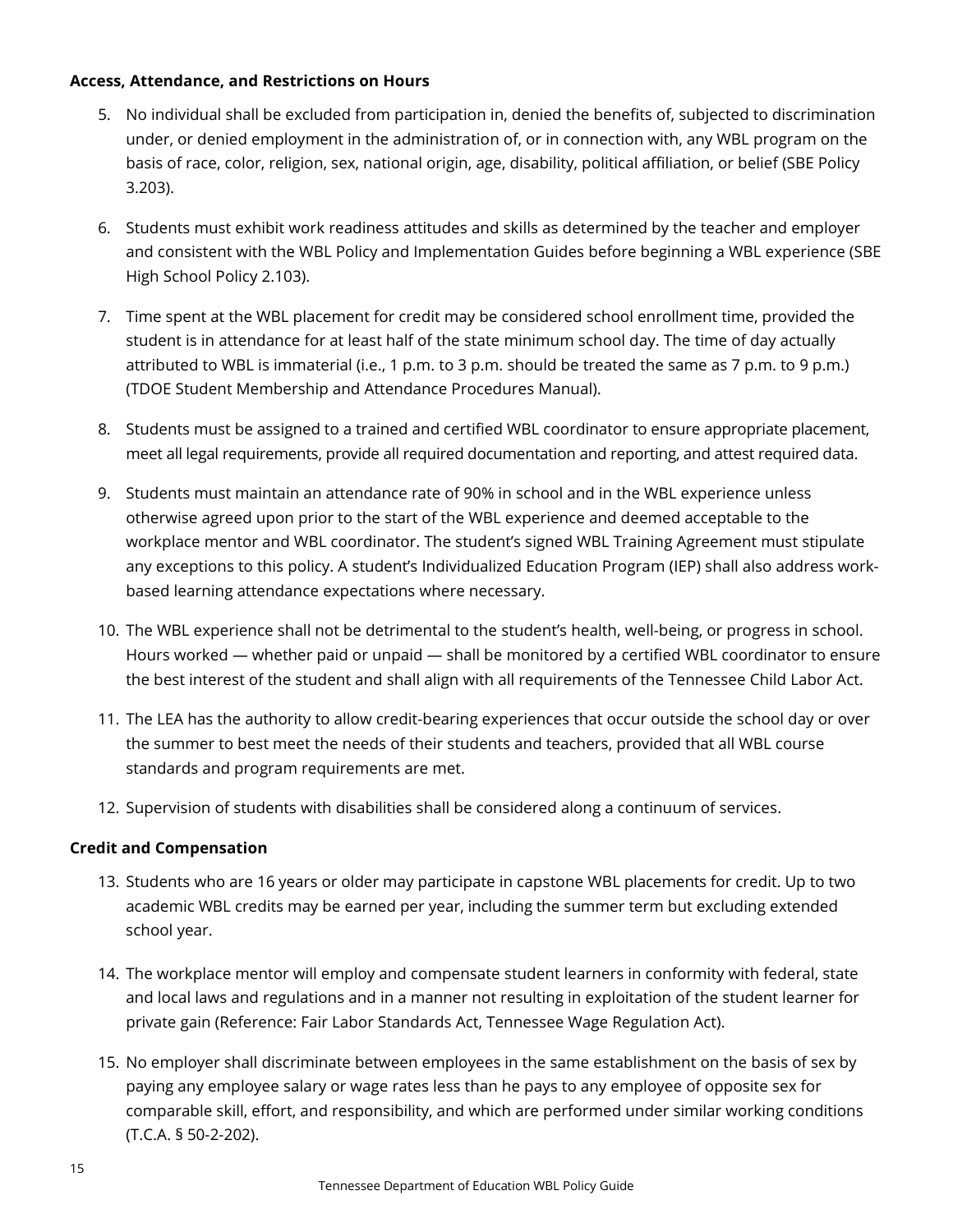#### **Worker's Compensation, Workplace Safety, and Labor Laws**

- 16. WBL placements shall align with all applicable state and federal labor laws. WBL coordinators are responsible for ensuring conformity with applicable laws relating to Worker's Compensation, Workplace Safety, and Child Labor Laws as they are provided on the Tennessee Department of Labor and Workforce Development's website. Applicable Tennessee labor laws include, but are not limited to:
	- o Employment of Illegal Aliens Act
	- o Child Labor Act
	- o Lawful Employment Act
	- o Non-Smoker Protection Act
	- o Wage Regulation Act
- 17. Students who are 16 or 17 years of age or older and are employed as a student learner as a part of a WBL program, must by employed under a written Work-Based Learning Training Agreement consistent with T.C.A. § 50-5-107. A copy of this completed form must be kept in the employer's personnel file at the workplace as well as at the school with the WBL coordinator for the duration of the placement. Completed forms must be maintained by the school and/or district for five (5) years after placement or seven (7) years after health science placements. A copy of this form is provided on the TDOE website.
- 18. Students who are 16 or 17 years of age or older and are employed as a student learner as a part of a WBL program, must have a copy of proof of age in the employer's personnel file at the workplace as consistent with T.C.A. § 50-5-109 and the WBL coordinator must also have a copy on file at the school.
- 19. Students who are 16 or 17 years of age or older and are employed as a student learner as a part of a WBL program, are covered by their employer's workers' compensation insurance. If the business has five (5) or fewer employees and does not carry workers' compensation, the student must obtain or provide proof of additional insurance coverage to protect them during their employment. The WBL coordinator must have this insurance information on file at the school. Students enrolled in health science clinical or nursing education placements may also be required to obtain and carry individual or blanket malpractice insurance.
- 20. Duties of employers of minors may be found in T.C.A. § 50-5-111.

#### **Safety**

- 21. Student placements must provide adequate and safe equipment and a safe and healthful workplace in conformity with all health and safety standards of federal and state law. All placements must follow federal and state child labor laws set forth in T.C.A. § 50-5.
- 22. Students participating in WBL for credit who are 16 years of age or older and are considered an employee of the business as defined by labor law must maintain an up-to-date Safety Training Log on file with the business that outlines the safety training topics addressed to date, the name of the trainer, and the date the training was delivered as consistent with Tennessee Child Labor Law. An up-to-date copy must be kept on file at the school and be accessible to the WBL coordinator. Completed forms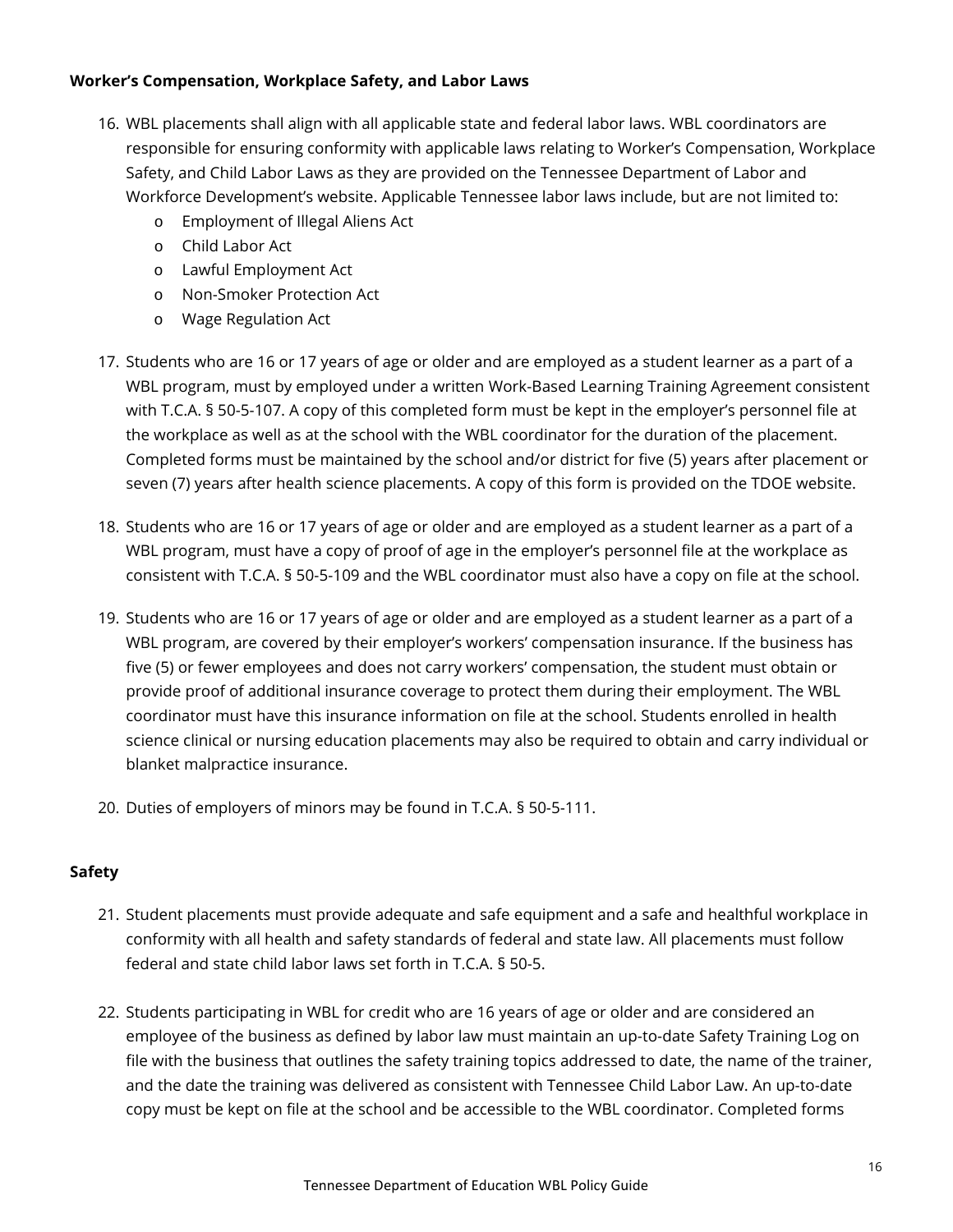must be maintained by the school and/or district for five (5) years after placement or seven (7) years after health science placements. A copy of this form is provided on the TDOE website.

- 23. Local school districts are responsible for ensuring that individual placements meet the labor requirements laid out in T.C.A. § 50-5-106 and 107. Tennessee Code Annotated does not allow a student under eighteen (18) to be employed in any occupations that involve driving a motor vehicle (with the exception of agriculture), to take orders for or serve intoxicating beverages, to engage in occupations that are declared to be hazardous, or to engage in "youth peddling"/door-to-door sales.
- 24. For placements that fall within CTE career clusters and programs of study that pose additional safety concerns or have highly specialized requirements (Health Science; Construction; Advanced Manufacturing; Transportation; and Law and Public Safety, Corrections & Security), a CTE teacher with the related endorsement must participate and provide adequate input on the following required WBL components:
	- o the identification of safe work sites;
	- o the approval of appropriate student goals as they relate to technical and academic application of skills within their area of expertise;
	- o any Hazardous Occupation placements (as outlined in T.C.A. § 50-5-107);
	- o the development of appropriate safety training plans and their delivery;
	- o the conducting of at least one site visit per term; and
	- o the review of portfolio products as appropriate.
- 25. A certified WBL coordinator may assist the teacher of record for level 4 CTE practicum courses that relate to specific CTE programs of study by signing required paperwork as the "WBL coordinator" to ensure all WBL requirements are met for workplace-based student placements offered through each practicum course. The WBL coordinator is not required to be the teacher of record if up to five (5) or no more than thirty percent of the class are in workplace-based student placements—whichever number is higher. When more students are being placed in workplace settings through a CTE practicum course, the teacher of record should be a certified WBL coordinator.
- 26. Students may only work in a licensed business for capstone WBL credit (except in certain agriculture placements, through the Supervised Agricultural Experience (SAE) course, or through a school-based enterprise).
- 27. Students may not work in jobs in which blood-borne pathogens may be present unless they have been offered the hepatitis series injections and passed the Universal Precautions/Blood-borne Pathogens Test with 100 percent accuracy (OSHA Standards). Such placements must be aligned to one of the following appropriate CTE programs of study: Early Childhood Education Careers, Teaching as a Profession, or any health science program of study. This policy does not apply to students in the Veterinary and Animal Science program of study.
- 28. Placements are prohibited that meet either the federal government's definition of a hazardous occupation for minors or that are listed as prohibited employment for minors in T.C.A. § 50-5-106, whichever is more restrictive. The only exceptions to Tennessee prohibited employment are outlined in T.C.A. § 50-5-107.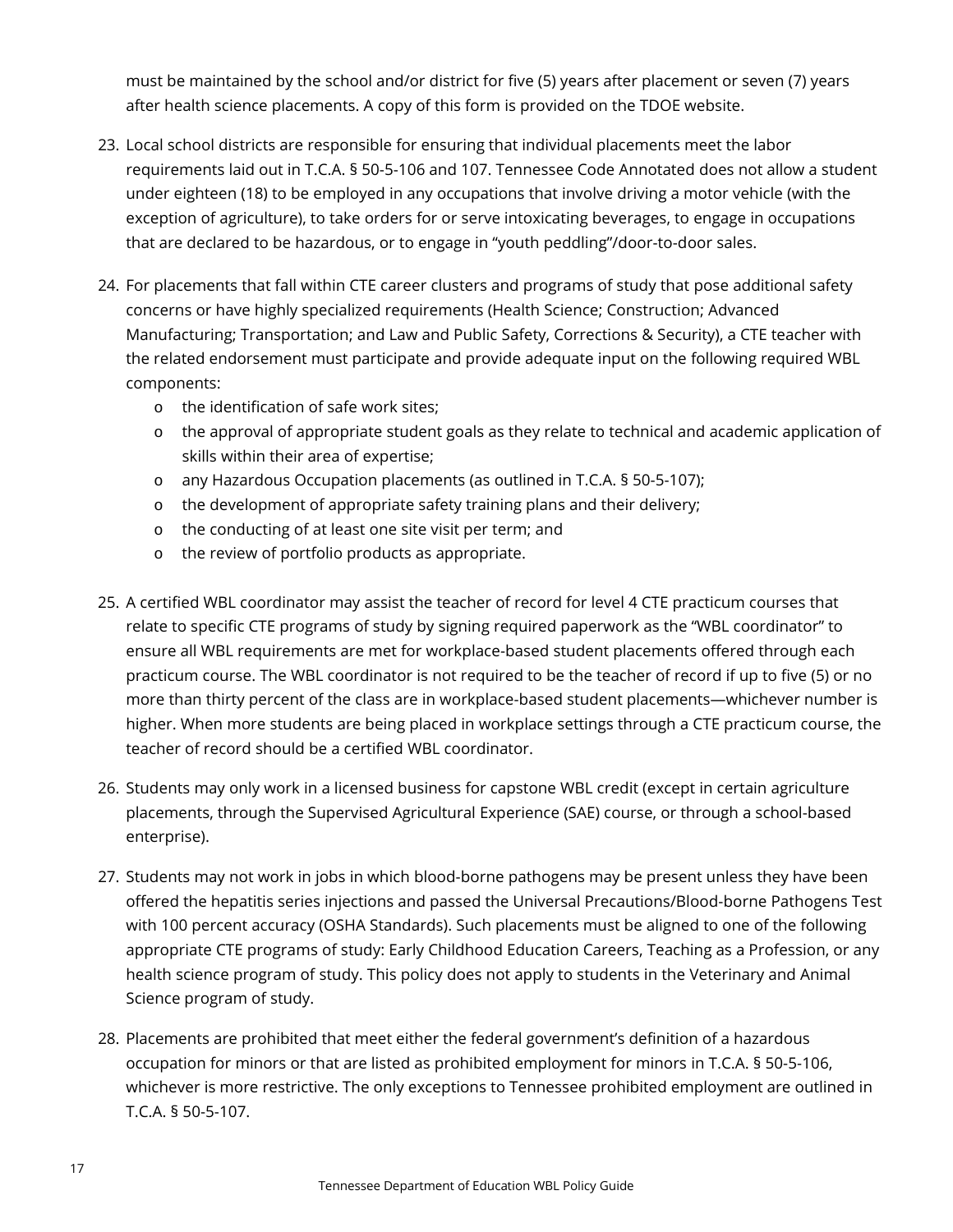- o According to T.C.A. § 50-5-107 (11), "a student may be exempt from prohibited employment for minors as outlined in T.C.A. § 50-5-106 who is 16 or 17 years of age and is a student learner enrolled in a course of study and training in a cooperative vocational training program under a recognized state or local educational authority or in a course of study in a substantially similar program conducted by a private school. The student learner must be employed under a written agreement a copy of which must be retained by the employer in the employer's personnel records."
- o The TDOE form for Hazardous Employment of Student Learners must document student placements that meet these criteria. Completed forms must be maintained by the school and/or district for five (5) years after placement or seven (7) years after health science placements, when applicable.

#### **Conformity with Collective Bargaining Agreements and Other Labor Laws at the Work Site**

- 29. No WBL program shall impair existing contracts for services or collective bargaining agreements. Any WBL program that would be inconsistent with the terms of a collective bargaining agreement shall be approved only with the written concurrence of the labor organization and employer involved.
- 30. Students may not be placed in or accept paid or unpaid WBL that displaces any currently employed worker (including a partial displacement, such as a reduction in the number of hours of non-overtime work, wages, or employment benefits). (United States Department of Labor, Wage and Hour Division, Fact Sheet #71, [http://www.dol.gov/whd/regs/compliance/whdfs71.htm\)](http://www.dol.gov/whd/regs/compliance/whdfs71.htm)

#### **Documentation and Accountability**

- 31. Districts and schools must document credit-bearing WBL experiences and standard attainment, collecting and submitting data on both activities and assessment results, as appropriate. Documentation will provide sufficient information to determine the value of these experiences to students and employers and to inform program improvements, but will fall within reasonable data-collection resource demands.
- 32. WBL experiences awarding CTE elective credit or credits must be reported and attested in the CTE data management system for compliance under Perkins IV. Enrollment, standard attainment, and credits awarded will be tracked and submitted.
- 33. Students exempt from prohibited employment must be employed under a written agreement that meets the requirements outlined in T.C.A. § 50-5-107 (11) and as referenced under General Policies-Safety in this policy guide.

#### <span id="page-18-0"></span>**Implementation Policies for WBL Programs**

The following policies pertain to program implementation, and reference state board policies as appropriate.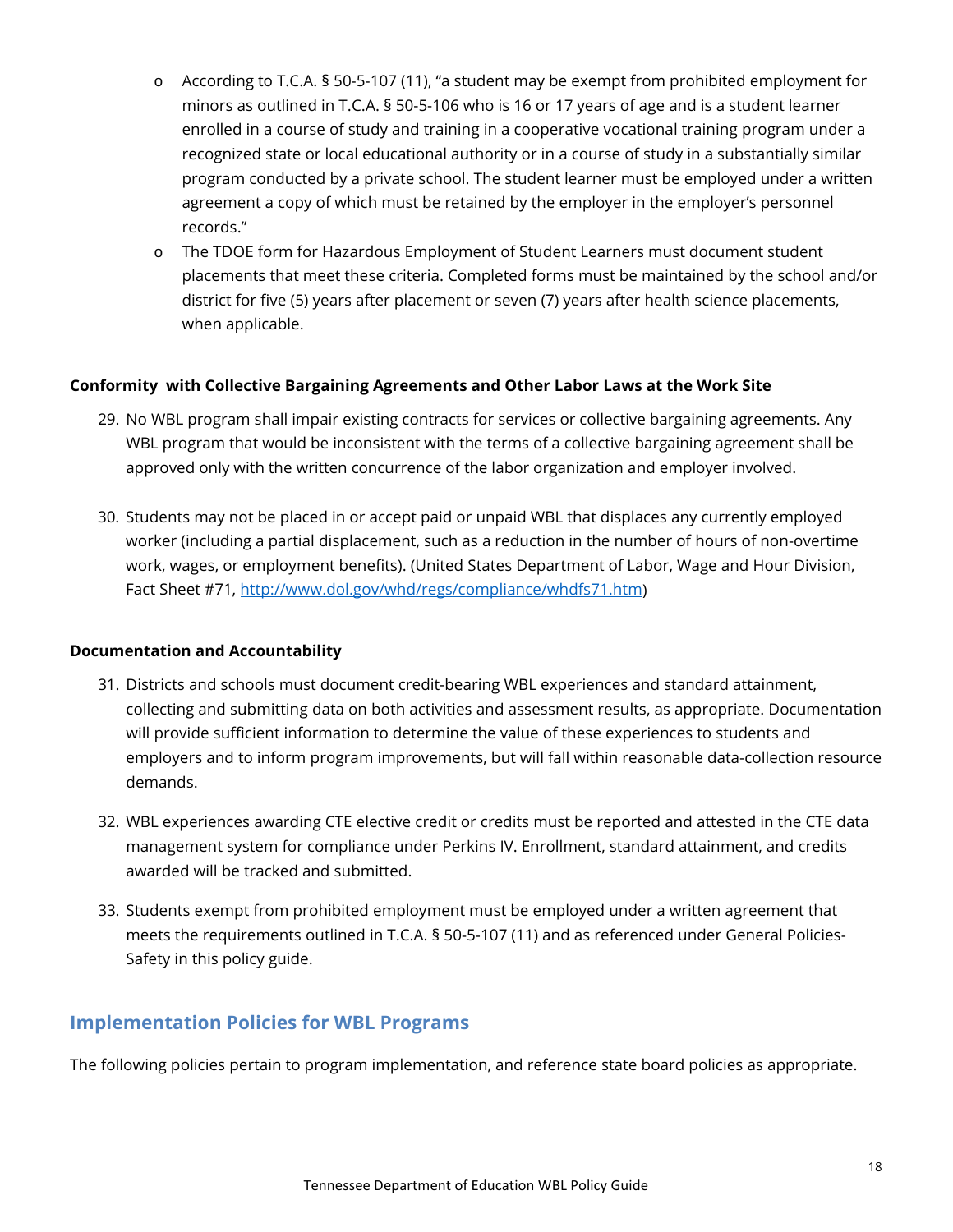#### **Preparation for Credit-Bearing WBL Experiences**

- 34. *Career Assessment, Advising and Planning.* Students will have access to career assessment and counseling services prior to and during WBL experiences to ensure the placement is aligned to help students progress toward their academic and career goals. Participation in WBL will be informed by students' career interest inventories, aligned to the student's chosen area of elective focus, and supported through the courses identified by their plan of focused, purposeful high school study as defined by SBE High School Policy 2.103.
- 35. *Intensive Experiences within a Continuum of Experiences.* To the extent possible, students will participate in Industry and Career Awareness as well as Career Exploration WBL experiences before participating in Capstone WBL experiences (at the Career Preparation and Training levels on the WBL continuum). Students shall document previous experiences in their portfolio and/or their Personalized Learning Plan and reflect on how past experiences shaped their views and/or goals.
- 36. *Demonstrated Readiness.* Students must exhibit work readiness attitudes and skills as determined by the teacher and employer and consistent with the WBL Policy Guide before beginning a WBL experience. Interviews and/or pre-assessments may be used to determine a student's readiness for a placement. Recommendations for assessing readiness skills may be found in the WBL Implementation Guide. (SBE High School Policy 2.103)

#### **During Implementation of Intensive WBL Experiences**

- 37. *Development of Learning Plans.* Personalized Learning Plans will address applicable employability skills that include, but are not limited to, (a) the application of academic and technical knowledge and skills, (b) career knowledge and navigation skills, (c)  $21^{st}$  Century learning and innovation skills, and (d) personal and social skills (SBE High School Policy 2.103). The student's learning plan will include safety trainings appropriate to the WBL experience as covered by a teacher, the workplace mentor, or both. The learning plan must consist of the following components:
	- o Students will develop goals for how to meet each of the WBL course standards through their class and/or placement. This plan will be developed with appropriate guidance from the WBL coordinator, the content endorsed teacher where necessary, and the workplace mentor as appropriate.
	- o The learning plan must take into account the student's required high school Plan of Study, CTE program of study or area of elective focus, and long term academic and career goals to ensure appropriateness of placement.
	- o The Training Agreement will establish the contact information for the student's appointed workplace mentor, the WBL coordinator, the intermediary where appropriate, and include input and signoff from a content endorsed teacher as appropriate (see General Policies-Worker's Compensation, Workplace Safety, and Labor Laws).
- 38. *Delivery of Safety Training.* A site-appropriate Safety Training Log is completed in detail with input and verifying signature from the student, the WBL coordinator, and the workplace mentor prior to the start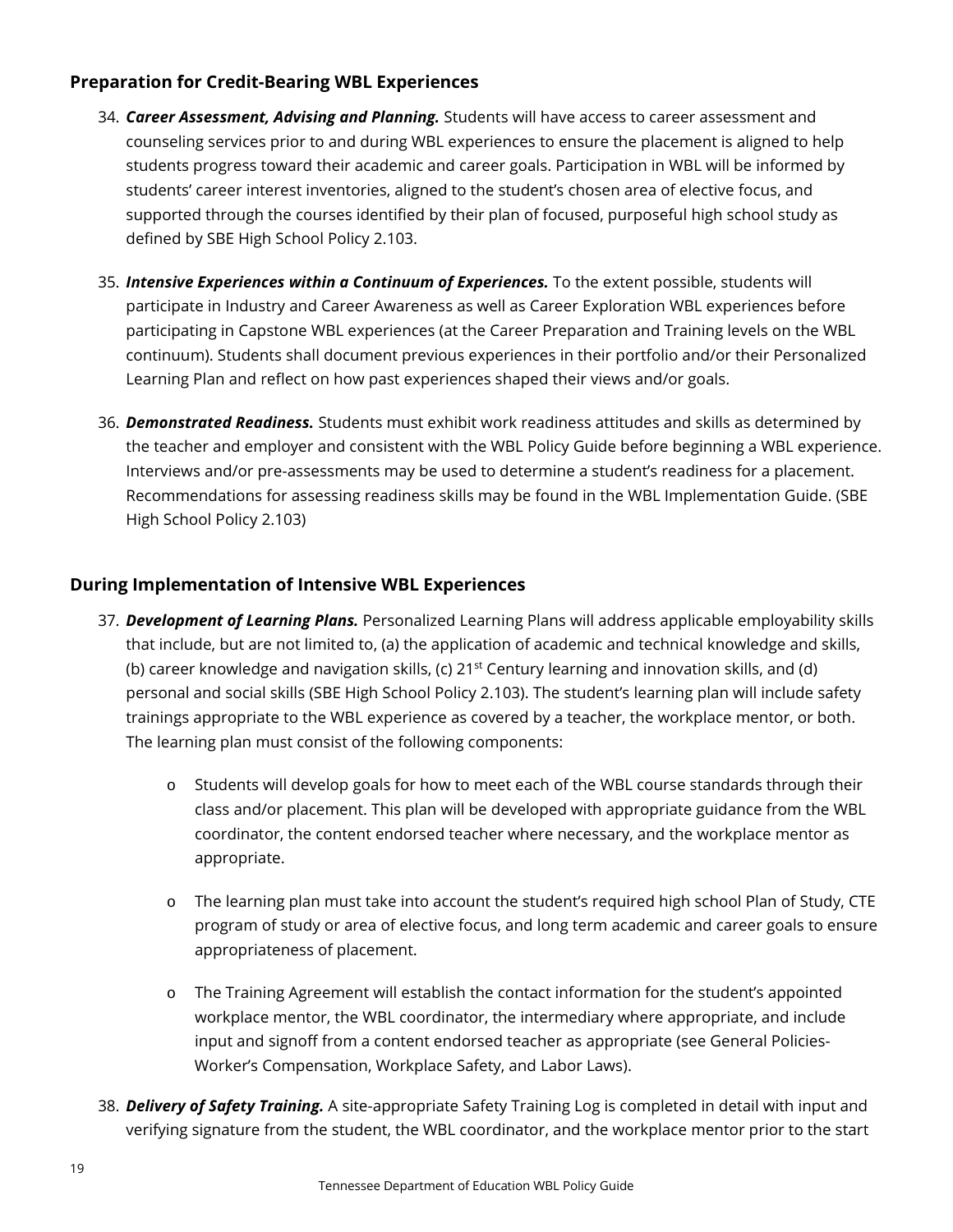of the placement. A content endorsed teacher must also provide input and signoff as appropriate. The Safety Training Log shall be updated as appropriate and copies kept on site at the school and worksite and shall comply with Department of Labor and Workforce Development regulations for the employment of minors (see General Policies-Safety).

- 39. *Safety Training at the Worksite.* Students participating in WBL experiences at a worksite for credit will be provided with job specific safety training at the work site. Safety training provided at the work site will be added to the student's Safety Training Log. An up-to-date record of safety training will be maintained in the employer's personnel file at the workplace as well as at the school. All federal and state labor laws will be observed.
- 40. *Skill Development and Demonstration***.** Students will demonstrate their skill and knowledge attainment through the development of artifacts and portfolios that may include, but are not limited to: work products, employer evaluations, original research, reflections, and presentations. The portfolio will be used to document attainment of WBL course standards and learning objectives set in the student's Personalized Learning Plan. More information is provided in the Career Practicum (6105) course document and the WBL Implementation Guide (SBE High School Policy 2.103).
- 41. *Monitoring of Experiences by Teachers.* Adequate supervision must be provided by a school-employed WBL coordinator and/or a dedicated content endorsed teacher. A site visit must be conducted at least once every grading period. Supervision provided must be adequate to meet the needs of the students and their learning objectives. Teachers must speak with the workplace mentor to ascertain progress toward learning objectives and any additional support needed. A content endorsed teacher must also conduct at least one site visit per term when appropriate, as listed in General Policies-Safety.
- 42. *Supervision by Workplace Mentors.* A workplace mentor will be identified to supervise each student. Employers overseeing groups of students will also identify a primary workplace mentor to facilitate communication with the WBL coordinator. Supervision must be adequate to meet the needs of the students and their learning objectives. To the extent possible, students will have the opportunity to speak with the supervisor, participate in staff meetings and other workplace functions, and speak with and/or shadow staff in other departments of the organization (SBE High School Policy 2.103).

#### **After the Experience**

- 43. *Portfolio Review and Student Assessment.* Students will demonstrate their skill and knowledge attainment through the development of artifacts and portfolios that may include, but are not limited to: work products, employer evaluations, original research, reflections, and presentations as outlined in the WBL Implementation Guide. The portfolio will be used to document attainment of WBL course standards and learning objectives set in the student's Personalized Learning Plan. An endorsed CTE teacher must also provide input and signoff when appropriate for gauging technical skill attainment. Additional information may be found in the WBL Implementation Guide.
- 44. *Evaluation of Program Quality.* Local boards of education will adopt a process for evaluation and assessment to ensure work-based learning experiences are of high quality for the student. Recommended evaluation tools are provided in the WBL Implementation Guide (SBE High School Policy 2.103).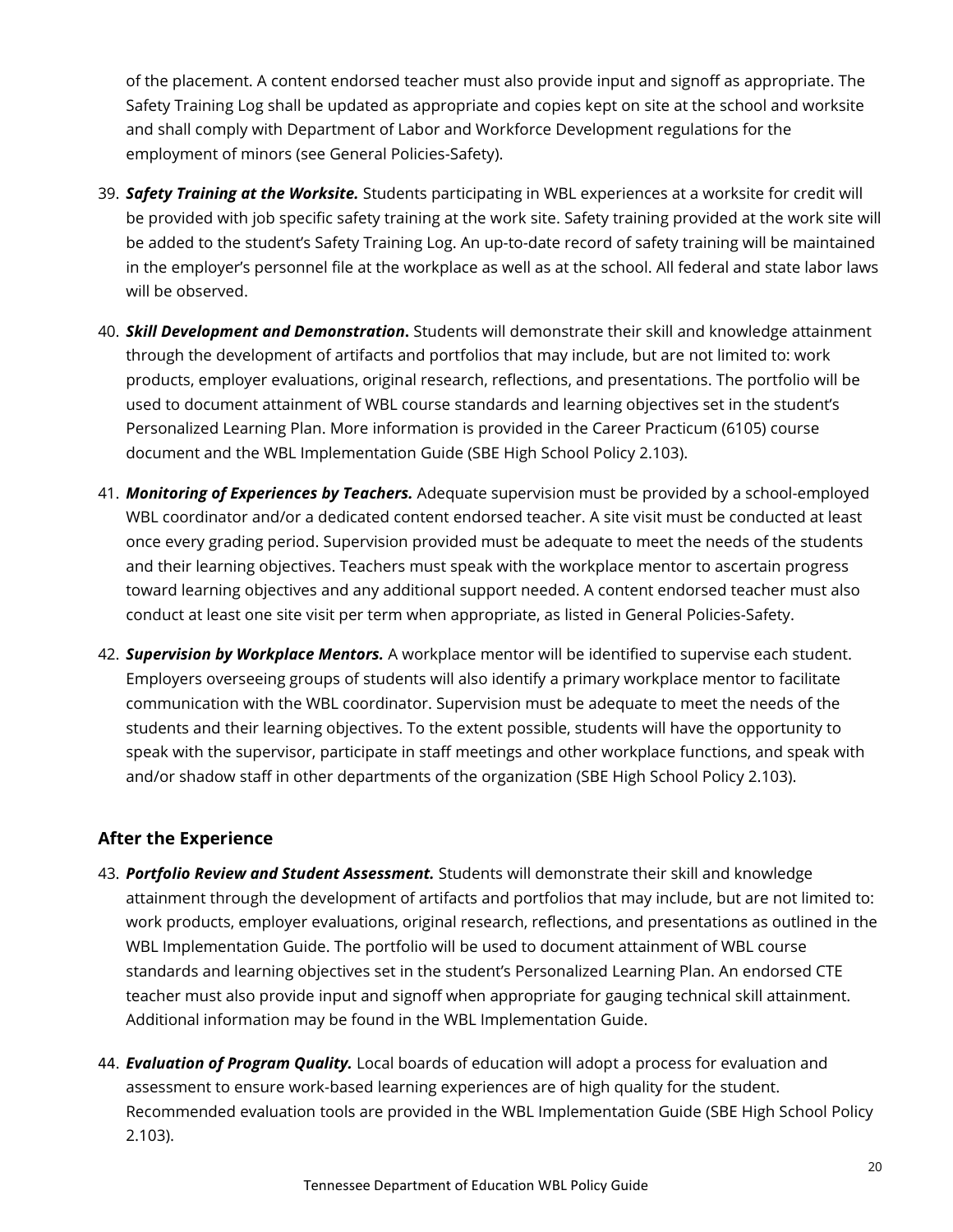# <span id="page-21-0"></span>**ROLES AND RESPONSIBILITIES FOR WBL PROGRAM MANAGEMENT**

Numerous people at a school, in the community, and at the worksite play critical roles in ensuring that students experience high-quality and safe workbased learning experiences. Some roles can be distributed among various personnel and organizations. The LEA is responsible for ensuring that all these requirements are met and that responsibilities are clearly understood and articulated. Work-based learning Coordinators designated by the LEA are responsible for carrying out or facilitating the work-based learning functions. LEAs may also designate content endorsed teachers to embed WBL strategies into course content or intermediary organizations to carry out some critical WBL functions, in which case a memorandum of understanding is required to specify how responsibilities will be shared.



## <span id="page-21-1"></span>**Work-Based Learning Coordinator**

The WBL coordinator is a school-based employee who is the primary point of contact for all work-based learning functions at the school or district. This position plays two critical roles:

- 1) Serves as teacher of record for capstone WBL courses offering workplace-based placements
- 2) Oversees work-based learning coordination in collaboration with other instructors and administrators

**Teacher of Record for Capstone WBL Courses.** Only properly endorsed certified WBL coordinators may offer capstone WBL courses for credit through the following courses when workplace-based experiences are offered: *WBL: Transitions (6107)*, *Nursing Education (6000)*, *Clinical Internship (5993)*, and *WBL: Career Practicum (6105)*. For all other capstone CTE practicum courses that allow workplace-based student placements, a school or district may choose to have a WBL coordinator partner with the endorsed teacher of record to share and/or divide responsibilities. The WBL coordinator is not required to be the teacher of record if up to five (5) or no more than thirty percent of the class are in workplace-based student placements—whichever is higher. Otherwise, the teacher of record must be WBL certified to offer workplace-based capstone placements through CTE practicum courses (see General Policy #25).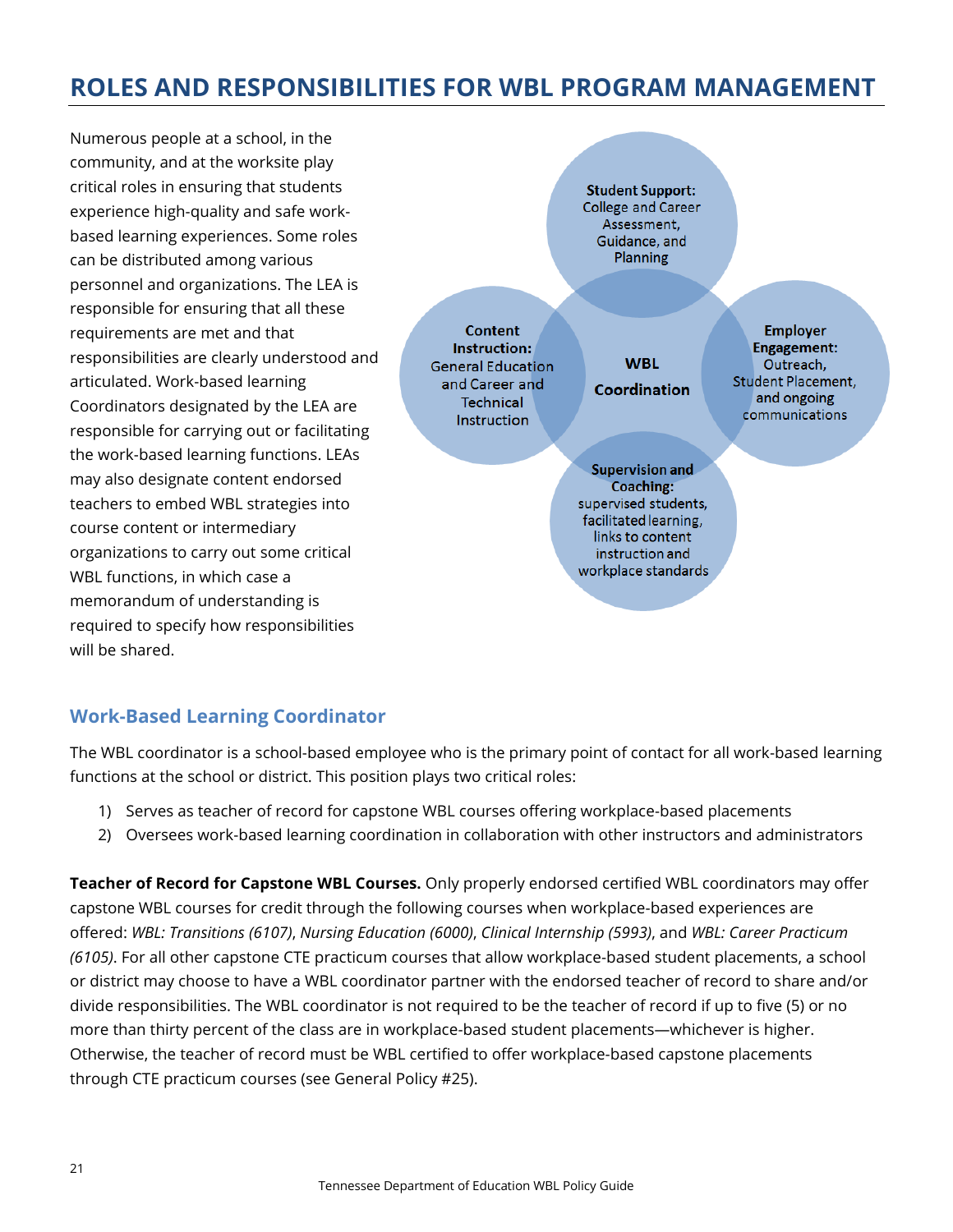**Work-Based Learning Coordination.** All required components of a high quality work-based learning program or district-wide system are coordinated through one (or more) designated WBL coordinator(s) who serves as the primary point of communication at the school or district for all other stakeholders. The WBL coordinator shall manage the work-based learning program and is ultimately responsible for ensuring that all components of the WBL Framework are met as outlined in High School Policy 2.103. These responsibilities include:

- I. Structure of the Program:
	- a. Align WBL opportunities that build upon students' prior experiences
	- b. Confer high school credit when WBL course standards are met
	- c. Report on activities, placements, and standard attainment
	- d. Observe and enforce all applicable federal and state labor laws
- II. Coordination of the Program:
	- a. Coordinate and communicate regularly with content endorsed teachers, counselors and industry partners to ensure quality placements and learning experiences
	- b. Seek involvement as needed from content endorsed teachers where appropriate
	- c. Recruit appropriate work sites
	- d. Place students in appropriate and safe learning environments
	- e. Provide and keep copies of all required documentation related to student work, safety training, and job placements as outlined in the WBL Implementation Guide
- III. Supervision of Students
	- a. Supervise and provide adequate monitoring of student activities
	- b. Identify and communicate adequately with the designated workplace mentor/supervisor
- IV. Development of Personalized Learning Plans:
	- a. Collaborate with counselors and content endorsed teachers as appropriate to ensure that student experiences align with the student's goals and high school Plan of Study and reinforce classroom instruction
	- b. Develop Personalized Learning Plans to address WBL standards, including employer input and employability skills in the following areas:
		- i. Application of academic and technical knowledge and skills
		- ii. Career knowledge and navigation skills
		- iii. 21<sup>st</sup> Century learning and innovation skills
		- iv. Personal and social skills
	- c. Document required Personalized Learning Plan information through the WBL Student Placement Portal, as required
- V. Student Assessment Using Multiple Measures
	- a. Ensure that students exhibit work readiness attitudes and skills consistent with expectations of the employer prior to beginning a WBL experience
	- b. Facilitate the development of formative and summative assessments that may take the form of artifacts and/or a portfolio of collected work to demonstrate employability skills outlined in (IV)
	- c. Administer student assessments and collect assessment results from employers and students
- VI. Evaluation of Program Quality
	- a. Implement locally-adopted evaluation to ensure quality WBL experiences for the students (recommended evaluation tools are provided in the WBL Implementation Guide)
	- b. Provide evaluation results to school and/or district leadership for continuous improvement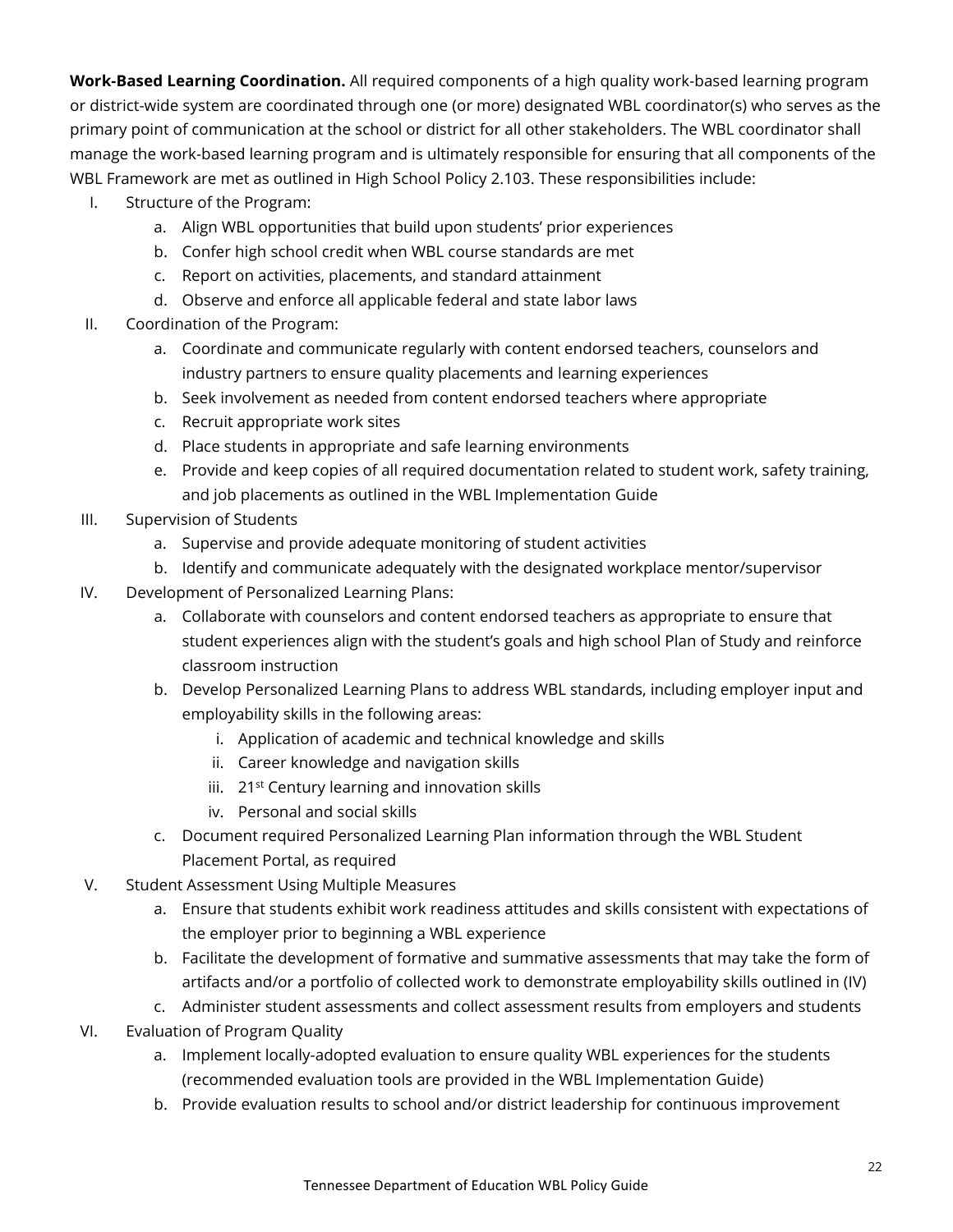## <span id="page-23-0"></span>**Shared WBL Responsibilities**

WBL responsibilities may be shared among school staff provided that all teachers offering a capstone WBL course for credit hold an active WBL certificate from the TDOE. Intermediaries may also share responsibilities as appropriate when an active MOU is on file to document the clear delineation of roles.

Shared roles include the following:

- **Student guidance and planning.** Support, including career assessment and development of the students' plans of study may be shared with counselors and augmented by community-based organizations.
- **Employer engagement.** Employer engagement may be carried out by a "placement coordinator" at the school, or an intermediary organization, such as a community-based organization, chamber of commerce or workforce investment board, in which case appropriate MOUs must be in place, as described below under "*Intermediary Engagement to Fulfill Key Responsibilities."*
- **Embedded WBL strategies**. Some WBL experiences may be supervised by content endorsed teachers who are not certified WBL coordinators, but who may use embedded WBL teaching strategies to reinforce course content in their classrooms. Activities pertaining to Industry and Career Awareness or Career Exploration are generally referred to as "embedded" WBL experiences and may include, but are not limited to, career fairs, field trips, industry tours and job shadowing. Content endorsed teachers may be any qualified teacher as determined by the LEA and must partner with a WBL coordinator to ensure compliance with WBL Framework requirements as outlined in in the state board's High School Policy 2.103.
- **Capstone CTE courses.** When appropriate, a certified WBL coordinator may assist the teacher of record for level 4 CTE practicum courses that relate to specific CTE programs of study by signing required paperwork as the "WBL coordinator" to ensure all WBL requirements are met for workplace-based student placements offered through each practicum course (see General Policy #25). The WBL coordinator is not required to be the teacher of record if up to five (5) or no more than thirty percent of the class are in workplace-based student placements—whichever is higher.
- **Content area expertise**. When applicable, content endorsed teachers may be required to provide assistance in capstone WBL requirements due to their expertise. These requirements are outlined in the General Policies section under *"Safety"* as well as *"Placement and Supervision of Students with Specialized Requirements."*

#### <span id="page-23-1"></span>**Placement and Supervision with Specialized Requirements**

WBL coordinators may supervise most WBL activities; however, there are exceptions when placements require special attention due to health, safety, or highly specialized skills. These exceptions include the following:

- Students placed in paid or unpaid WBL experiences that require the practice or demonstration of highly specialized skills must have a content endorsed teacher partnered with or serving as the WBL coordinator to ensure student safety and quality learning.
- Students may only be placed in jobs that fall within the following CTE career clusters and programs of study when a content endorsed teacher is partnered with, or serves as, the WBL coordinator: Health Science; Construction; Advanced Manufacturing; Transportation; and Law and Public Safety,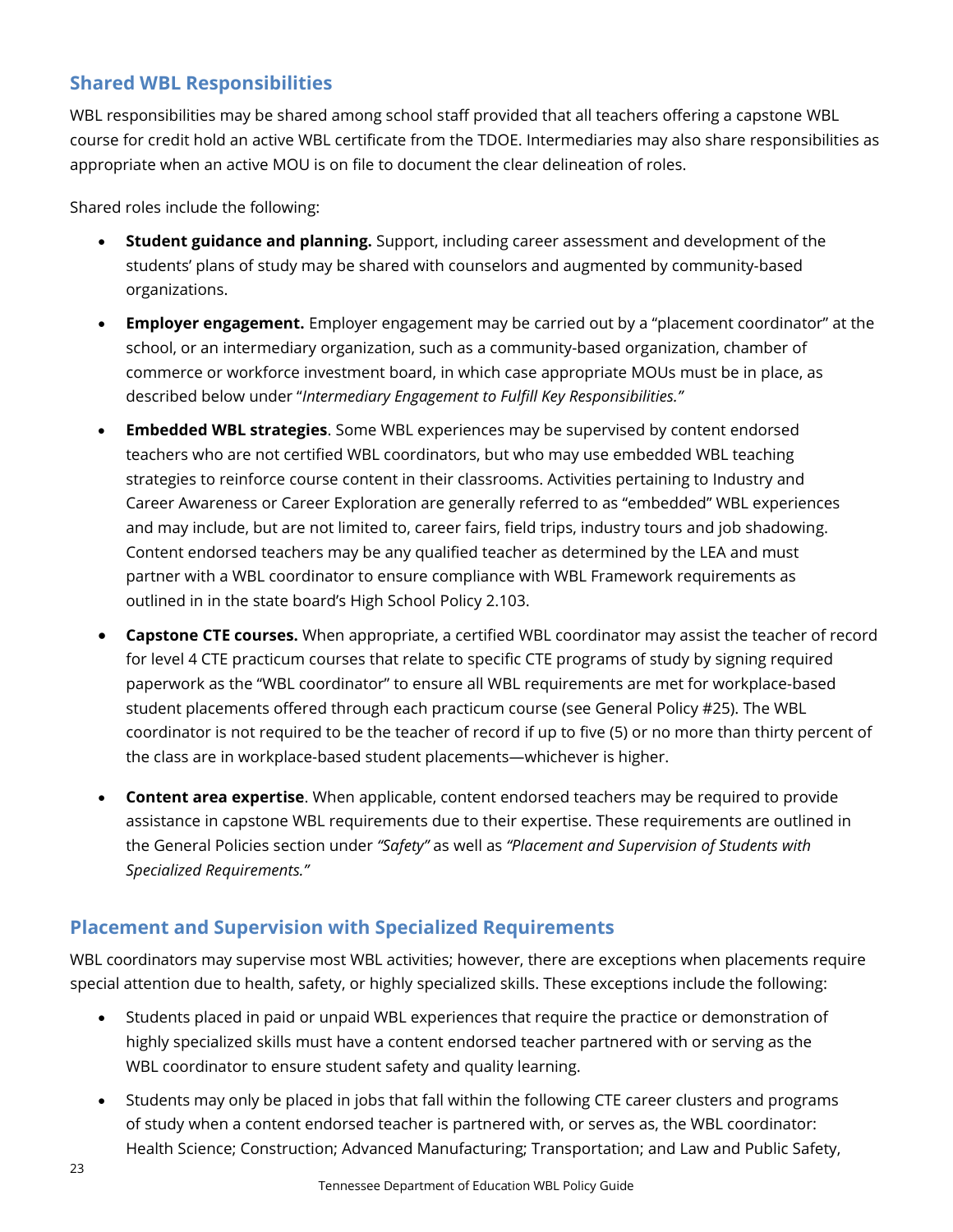Corrections & Security. For more details, see the requirements as outlined in the General Policies section under *"Safety."*

- Students may only be placed in health-related jobs involving the care of patients when they provide evidence they have been HIPAA trained.
- Students may only be placed in health-related WBL experiences involving the treatment of patients where blood-borne pathogens may be present when they are supervised by a properly endorsed WBL coordinator and enrolled in a Health Science career cluster course. Students who have already earned an Emergency Medical Responder (EMR) certification or has become a Certified Nursing Assistant (CNA) prior to the start of a the term or semester may participate in a health-related job involving the direct care of patients through the *WBL: Career Practicum (6105)* course when a properly endorsed Health Science instructor signs off as the "Endorsed Teacher" (see General Policy #24).
- Students enrolled in paid and non-paid transition opportunities may only be supervised by a WBL coordinator who holds the appropriate Special Education endorsement.

# <span id="page-24-0"></span>**Intermediary Engagement to Fulfill Key Responsibilities**

Some responsibilities may be shared through partnerships with external agencies at the discretion of the LEA. These agencies serve as intermediaries for implementation of work-based learning programs. In such cases, a memorandum of understanding (MOU) is required to document how required services are being provided. The MOU shall address expectations for communication, program alignment, and reporting as needed by all parties, including educators, employers, support organizations, parents and students.

Districts and schools who choose to engage an intermediary to perform essential WBL functions must:

- keep on file an active MOU with intermediaries who serve required functions of WBL programs, when these functions are facilitated by an external agency as opposed to the WBL coordinator;
- document and communicate any goals of the WBL program that relate to employer recruitment, student placement, and WBL program evaluation;
- document and communicate the roles and responsibilities of all invested parties to internal and external stakeholders including the LEA, school leadership, intermediary agencies, the WBL coordinator, endorsed general education and CTE teachers, and Counselors when applicable; and
- provide any documentation to the TDOE to demonstrate compliance with TDOE policies, state and federal Child Labor Laws, and state board rules and policies as requested.

## <span id="page-24-1"></span>**LEA Responsibilities in Scheduling and Facilitating Implementation**

LEAs must provide the following to ensure successful WBL coordination:

- WBL coordinators will be provided time during the regular school day to coordinate and supervise students involved in credit-bearing WBL placements.
- Twenty-five (25) is the maximum number of students to be supervised during a supervision period for credit-bearing WBL experiences. WBL coordinators may be scheduled for more than one supervision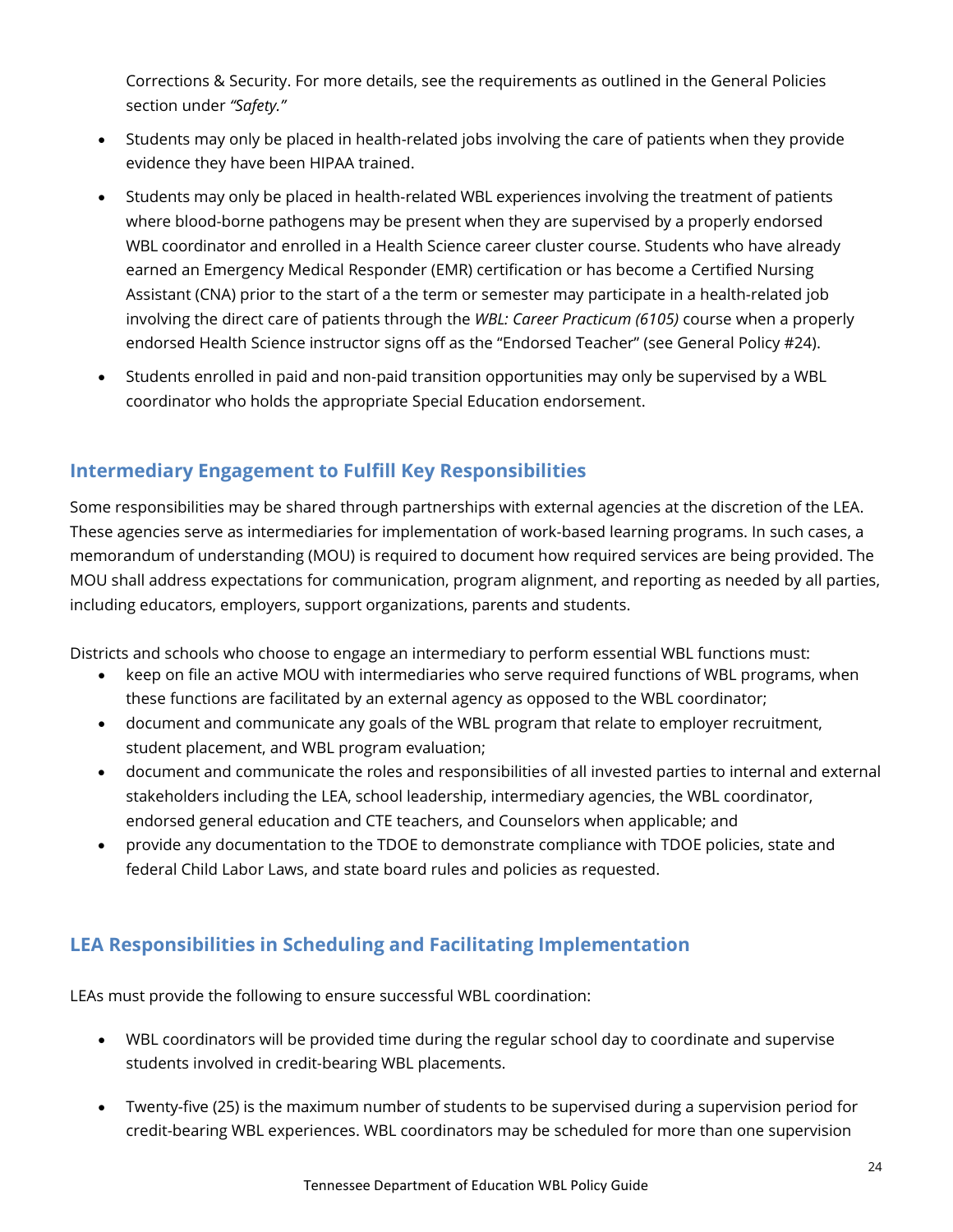period during a semester or year.

• WBL coordinators must be provided time for training and ongoing professional development required to keep their WBL certificate active. As appropriate, teacher job shadows and externships should be allowed as appropriate to remain current with workplace needs, trends, and skill standards.

# <span id="page-25-0"></span>**Training and Certification for WBL Coordinators**

WBL coordinators are required to have an active WBL certificate provided by the Tennessee Department of Education for the operation of successful WBL programs. Effective July 1, 2017, the following guidelines govern all credit-bearing WBL experiences and the training required by the WBL coordinator to implement and manage WBL programs:

- 1. LEAs that must, due to unforeseen circumstances, hire non-WBL trained personnel during the school year or student placement must appeal to the TDOE for an emergency hiring and mentoring procedure. In this situation, the TDOE may provide written approval for a new hire to oversee student WBL placements for up to one semester, or until the next applicable training. Approval must be provided in writing and identify a certified WBL coordinator who serves as a mentor, shares the responsibilities for program compliance, and co-signs all required forms.
- 2. WBL coordinators must meet the following requirements:
	- have a current and active Tennessee teaching license;
	- hold an appropriate endorsement related to the WBL course to be taught;
	- comply with all WBL training requirements and applicable Child Labor Laws; and
	- provide written verification of non-teaching work experience (paid or unpaid) outside of their role as an educator. If the teacher has an occupational license, the work experience submitted for that application will be accepted as proof upon verification of the occupational license.
- 3. The TDOE will issue WBL certificates upon final approval of all required training components for WBL certification. The WBL coordinator is responsible for keeping a copy of this certificate and sharing a copy with the school principal or other system-required staff member.
- 4. LEAs may appoint a qualified teacher with an active teaching license as a content endorsed teacher for assisting the WBL coordinator and overseeing embedded WBL strategies in their curriculum. Content endorsed teachers may oversee school-based capstone WBL experiences so long as they comply with WBL Framework requirements set forth in the state board's High School Policy 2.103.

## <span id="page-25-1"></span>**Recertification and Ongoing Learning for WBL Coordinators**

- 1. Work-based learning certificates shall be updated annually by earning three (3) WBL professional development credits for mastery of content. Teachers will receive confirmation of their credits earned for purposes of tracking and local use.
- 2. Recertification for WBL coordinators is contingent on meeting all requirements for earning WBL professional development (PD) credits. The TDOE will provide a schedule of WBL professional learning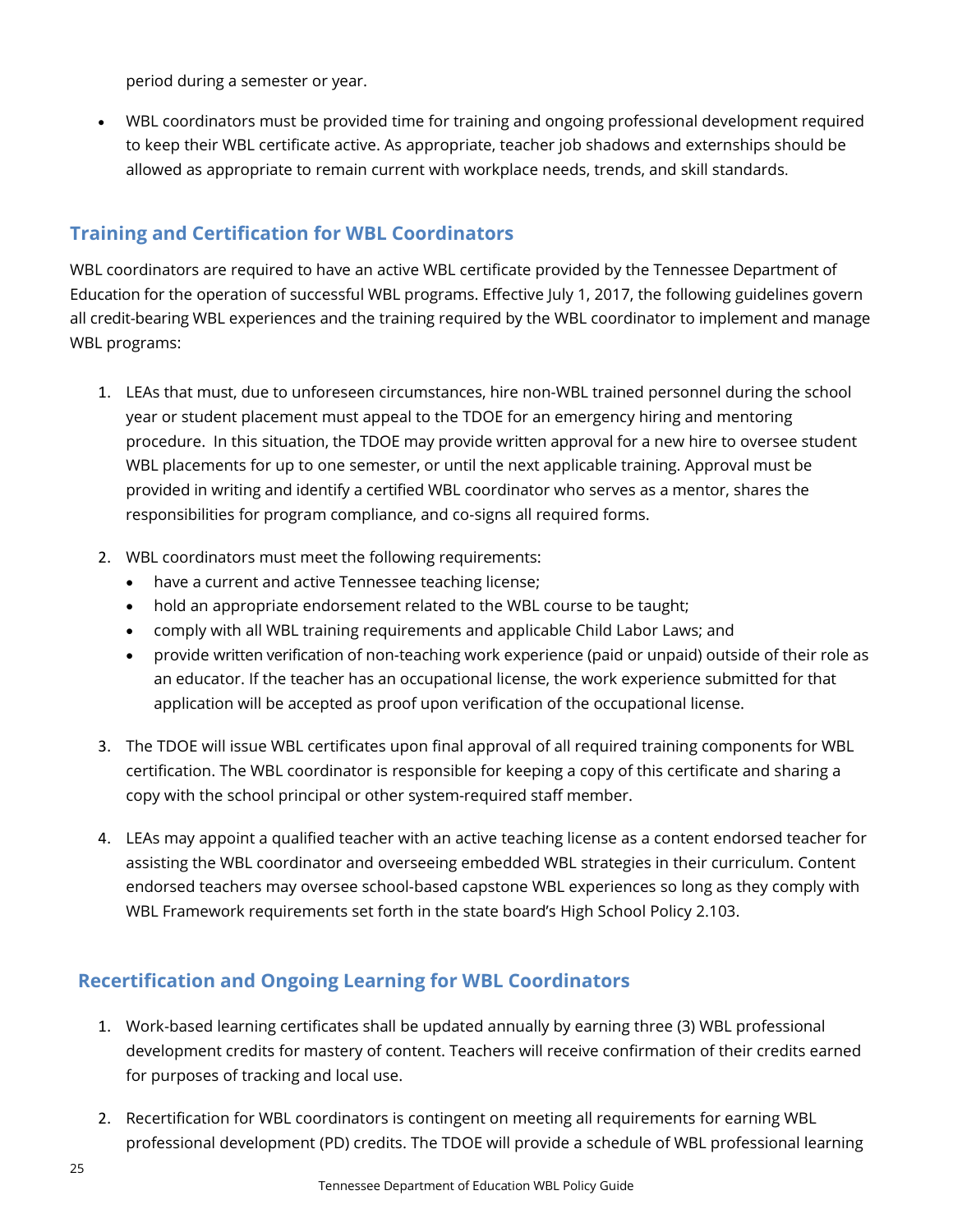community (PLC) and PD offerings which may be used to earn credits toward recertification. Regional PLC meetings, shall be offered within each CORE region to ensure access to WBL coordinators. Failure to participate in annual professional development may result in the expiration of a WBL certificate.

3. WBL coordinators are required to be up-to-date each year regarding any changes to statutes, rules or regulations regarding WBL experiences for students. Updates will be made available online by the TDOE and provided to CTE directors, special education directors, and WBL coordinators.

#### <span id="page-26-0"></span>**Content Endorsed Teachers**

A content endorsed teacher holds the endorsement related to the student's area of elective focus or CTE program of study. A WBL coordinator may rely on a content endorsed teacher to embed WBL strategies into their classrooms to prepare students for capstone WBL experiences. Content endorsed teachers have defined roles for placements that fall within CTE career clusters and programs of study that pose additional safety concerns or have highly specialized requirements (Health Science; Construction; Advanced Manufacturing; Transportation; and Law and Public Safety, Corrections & Security). For more details, see the requirements as outlined in the General Policies section under *"Safety"* as well as *"Placement and Supervision of Students with Specialized Requirements."*

Content endorsed teachers may supervise students participating in embedded or in school-based capstone WBL strategies. These experiences include, but are not limited to, job shadowing, industry tours, mentoring, community-based or volunteer projects, and capstone CTE practicum courses that align to specific CTE programs of study. WBL content endorsed teachers must be partnered with a certified WBL coordinator to ensure compliance with WBL Framework requirements set forth in the state board's High School Policy 2.103.

A content endorsed teacher may receive assistance from a certified WBL coordinator to enable students to access workplace-based capstone WBL experiences through program of study-aligned CTE practicum courses (see General Policy #25). The TDOE will provide materials and resources to assist WBL coordinators and content endorsed teachers in meeting WBL requirements. It is the responsibility of the LEA to train the content endorsed teacher in topics that pertain to the WBL Framework outlined in the state board's High School Policy 2.103 including, but not limited to:

- 1. complying with relevant labor laws relative to WBL;
- 2. delivering and documenting appropriate safety trainings;
- 3. setting expectations for students' academic achievement, behavior, appropriate dress, and attendance;
- 4. developing Personalized Learning Plans based on the needs of individual students and reporting required information through the WBL Student Placement Portal; and
- 5. assessing student employability skills using multiple measures that may include, but are not limited to, the assessment of artifacts and employer evaluations and feedback.